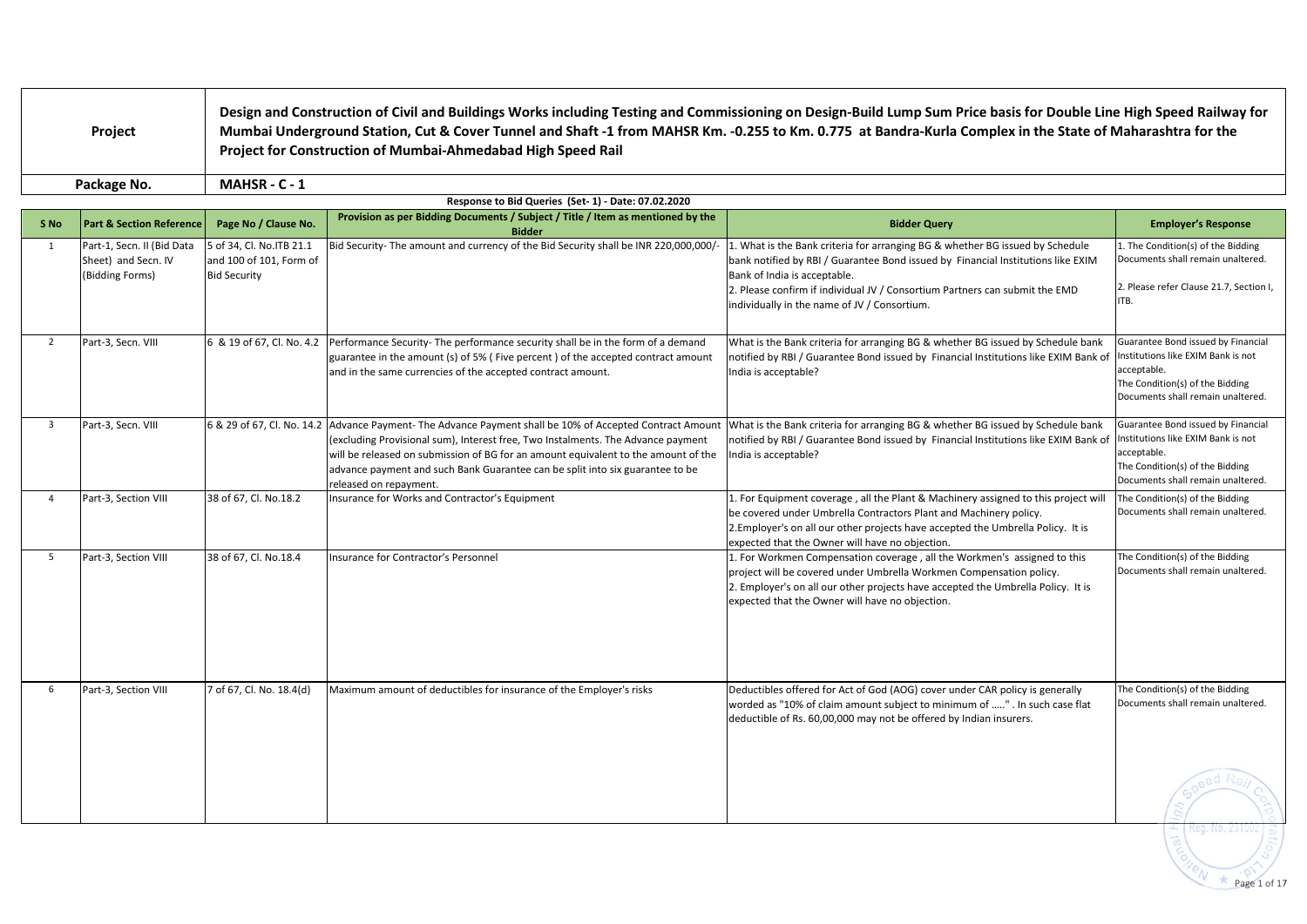|                | Response to Bid Queries (Set-1) - Date: 07.02.2020 |                                                    |                                                                                                                                                                                                                                                                                                                              |                                                                                                                                                                                                                                                                                                                                                                                 |                                                                                                                                                                                              |  |  |  |  |  |  |
|----------------|----------------------------------------------------|----------------------------------------------------|------------------------------------------------------------------------------------------------------------------------------------------------------------------------------------------------------------------------------------------------------------------------------------------------------------------------------|---------------------------------------------------------------------------------------------------------------------------------------------------------------------------------------------------------------------------------------------------------------------------------------------------------------------------------------------------------------------------------|----------------------------------------------------------------------------------------------------------------------------------------------------------------------------------------------|--|--|--|--|--|--|
| S No           | <b>Part &amp; Section Reference</b>                | Page No / Clause No.                               | Provision as per Bidding Documents / Subject / Title / Item as mentioned by the<br><b>Bidder</b>                                                                                                                                                                                                                             | <b>Bidder Query</b>                                                                                                                                                                                                                                                                                                                                                             | <b>Employer's Response</b>                                                                                                                                                                   |  |  |  |  |  |  |
| $\overline{7}$ | Part-3, Section VIII                               | 7 of 67, Cl. No. 18.1                              | Periods for Submission of Insurance                                                                                                                                                                                                                                                                                          | Timeline for submission of insurance policies should be 28 days, as it is a project of The Condition(s) of the Bidding<br>very high value and therefore would require reinsurance (foreign reinsurers)<br>arrangements to be put in place and would request to increase the time limit for<br>finalisation and submission of policy.                                            | Documents shall remain unaltered.                                                                                                                                                            |  |  |  |  |  |  |
| 8              | Forms                                              | Schedule of Adjustment<br>Data / Table A and Table | Part-1, Section IV Bidding 8 & 10 of 101, Cl. No. 1.1 Table A and Table B provides the coefficients / details to be used for local and foreign Escalation Components range as per the tender may not be realistic with respect<br>currency respectively.                                                                     | the project Cost, hence Contractor be permitted to quote the components.                                                                                                                                                                                                                                                                                                        | The Condition(s) of the Bidding<br>Documents shall remain unaltered.                                                                                                                         |  |  |  |  |  |  |
| 9              | Part-3, Section VIII                               | 21 of 67, Cl. No. 4.25                             | Milestone - The Engineer shall within 28 after receiving the Contractor's notice:<br>(a) issue the Milestone Certificate to the Contractor                                                                                                                                                                                   | For further notice what will be the certifying period by the Engineer?                                                                                                                                                                                                                                                                                                          | The Condition(s) of the Bidding<br>Documents shall remain unaltered.                                                                                                                         |  |  |  |  |  |  |
| 10             | Part-3, Section VIII                               | 21 of 67, Cl. No. 4.25                             | Milestone - If the Engineer fails either to issue the Milestone Certificate or to reject<br>the Contractor's application within the above period of 28 daysthe Milestone<br>Certificate shall be deemed to have been issued on the date which is 14 days after<br>the date stated in the Contractor's notice of application. | Once the Milestone Certificate is issued and handed over to the interface<br>Contractor, damages / defects caused by the interface Contractor will not be<br>remedied by the Contractor either at the material time or during Defects<br>Notification Period. If required to be remedied then time and cost will be to the<br>account of Employer . Please confirm.             | The Condition(s) of the Bidding<br>Documents shall remain unaltered.                                                                                                                         |  |  |  |  |  |  |
| 11             | Part-3, Section VIII                               | 5 of 67, Cl. No. 1.1.3.7                           | <b>Defects Notification Period</b>                                                                                                                                                                                                                                                                                           | Defects Notification Period should be 365 days.                                                                                                                                                                                                                                                                                                                                 | The Condition(s) of the Bidding<br>Documents shall remain unaltered.                                                                                                                         |  |  |  |  |  |  |
| 12             | Part-3, Section VIII                               | 6 & 19 of 67, Cl. No. 4.2                          | In the event the Contractor fails to provide the Performance Security within 28 days<br>from the date of issue of the LOAon paymentof damages for such extended period<br>in a sum calculated at the rate of 0.005% of the Accepted Contract Amount.                                                                         | Calculation for Damages should be with respect to Accepted Contract Amount.<br>However, Damages should not be applicable since EMD / Bid Security already<br>available with the Employer till such time Performance Security submitted.                                                                                                                                         | The Condition(s) of the Bidding<br>Documents shall remain unaltered.                                                                                                                         |  |  |  |  |  |  |
| 13             | Part-3, Section VIII                               | 29 of 67, Cl. No. 14.1 (b)                         | Contractor's Equipment including essential spare parts imported by the Contractor<br>for the sole purpose of executing the Contract, shall be governed by the prevailing<br>Laws in this regard.                                                                                                                             | We understand that Provisions of clause 13.7 will be applicable to this newly<br>added paragraph as well.                                                                                                                                                                                                                                                                       | The relationship between Sub-Clause<br>14.1 and Sub-Clause 13.7, PC, Part B,<br>Section VIII is self-explanatory.                                                                            |  |  |  |  |  |  |
| 14             | Part-3, Section VIII                               | 8 of 67, Cl. No. 20.6                              | Place of Arbitration - New Delhi, India                                                                                                                                                                                                                                                                                      | The Place (Seat) of Arbitration should be Mumbai.                                                                                                                                                                                                                                                                                                                               | The Condition(s) of the Bidding<br>Documents shall remain unaltered.                                                                                                                         |  |  |  |  |  |  |
| 15             | General                                            | General                                            | Land for Contractor's Facilities                                                                                                                                                                                                                                                                                             | As per the Ortho map, no ROW is available beyond secant piles. BKC being busy area,<br>vehicles parking on the road is not allowed. Unless construction area beyond ROW is<br>allocated for setting up Batching Plants, vehicle movement etc., construction is not<br>feasible. So we request Client to provide adjacent land for contractor's facilities and<br>installations. | The Condition(s) of the Bidding<br>Documents shall remain unaltered.                                                                                                                         |  |  |  |  |  |  |
| 16             | General                                            | General                                            | Land for muck disposal                                                                                                                                                                                                                                                                                                       | We request that the Client to provide the land for disposal of muck.                                                                                                                                                                                                                                                                                                            | The Condition(s) of the Bidding<br>Documents shall remain unaltered.                                                                                                                         |  |  |  |  |  |  |
| 17             | General                                            | General                                            |                                                                                                                                                                                                                                                                                                                              | PL give AutoCAD drawings or Digital PDF drawings as present scan pdf drawings are not<br>legible.                                                                                                                                                                                                                                                                               | AutoCAD drawings cannot be provided<br>at this stage.<br>New folder of clear PDF files of all the<br>Drawings maybe downloaded for<br>reference by the Bidders through the<br>link provided. |  |  |  |  |  |  |
| 18             | Part-3, Section VIII                               | 6 of 67, Cl. No. 6.5                               | Normal working hours                                                                                                                                                                                                                                                                                                         | Client to give permission for 24X7 working, traffic permission and blasting permission.<br>Kindly confirm.                                                                                                                                                                                                                                                                      | Refer Sub-Clause 6.5, Part B, Section<br>VIII.                                                                                                                                               |  |  |  |  |  |  |
| 19             |                                                    | General point for ITB 21.1                         | Bid Security Deposit/ EMD: 01% of estimated cost                                                                                                                                                                                                                                                                             | Looking to the current postion of the banking sector, we request you to reduce the<br>amount of bid security to 0.5% of the estimated cost of work instead of 1%. This request is Documents shall remain unaltered.<br>already being accepted in all the tenders of MMRDA, Mumbai Metro, DMRC etc.                                                                              | The Condition(s) of the Bidding                                                                                                                                                              |  |  |  |  |  |  |

Page 2 of 17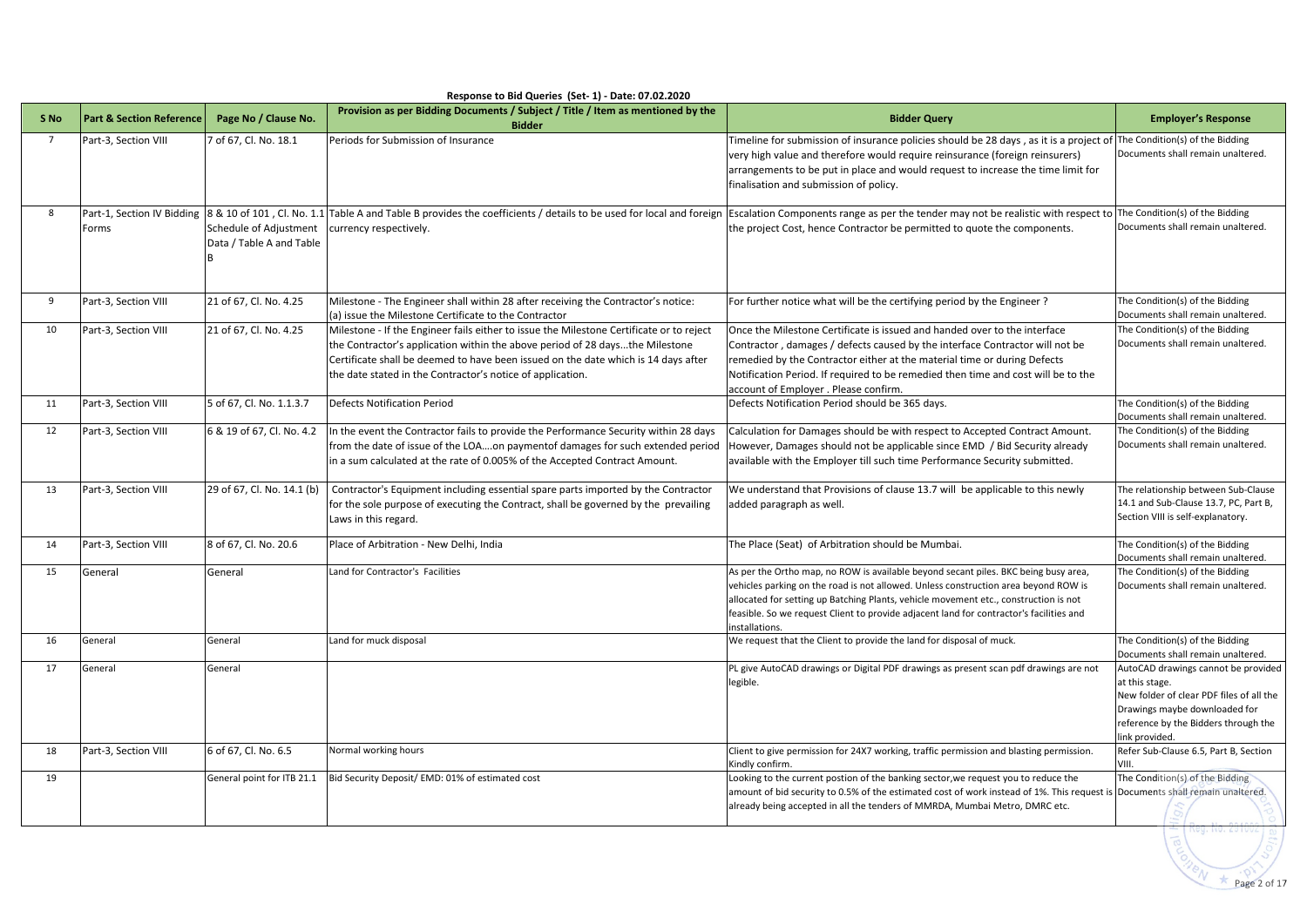|      | Response to Bid Queries (Set-1) - Date: 07.02.2020 |                                                |                                                                                                                                                                                                                                                                                                                                                                                                                |                                                                                                                                                                                                                                                                                                                    |                                                                        |  |  |  |  |  |  |
|------|----------------------------------------------------|------------------------------------------------|----------------------------------------------------------------------------------------------------------------------------------------------------------------------------------------------------------------------------------------------------------------------------------------------------------------------------------------------------------------------------------------------------------------|--------------------------------------------------------------------------------------------------------------------------------------------------------------------------------------------------------------------------------------------------------------------------------------------------------------------|------------------------------------------------------------------------|--|--|--|--|--|--|
| S No | <b>Part &amp; Section Reference</b>                | Page No / Clause No.                           | Provision as per Bidding Documents / Subject / Title / Item as mentioned by the<br><b>Bidder</b>                                                                                                                                                                                                                                                                                                               | <b>Bidder Query</b>                                                                                                                                                                                                                                                                                                | <b>Employer's Response</b>                                             |  |  |  |  |  |  |
| 20   |                                                    | General point                                  | Land for Sub Site Office                                                                                                                                                                                                                                                                                                                                                                                       | We request you to provide the land for the establishment of site offices, Stacking yard,<br>Batching plants, aggregate storage, Labour camp, sub site offices near to the location of<br>the work site at free of cost.                                                                                            | The Condition(s) of the Bidding<br>Documents shall remain unaltered.   |  |  |  |  |  |  |
| 21   |                                                    | Cl. No. 1.1.3<br>Pg No. 2 of 7                 | Section VI-2. Employer's Requirements (Design Requirements and Criteria)<br>The Contractor shall be responsible for the entire detailed design (except for the Structural<br>Design as included in the Employer's Requirements) of the Works and shall ensure that his<br>design is accurate and in compliance with the Contract.                                                                              | We presume that structural design and drawings is not in Contractor's Scope. Pls clarify<br>whether the contractor are allowed to modify the structural design and drawings given in<br>the tender document within the NIT parameters at the time of execution of work<br>depending upon site conditions.          | Refer to Sub-Clause 1.3 of GS 05010.                                   |  |  |  |  |  |  |
| 22   | Cl. No. 1.1.3<br>Pg No. 2 of 7                     |                                                | Section VI-2. Employer's Requirements (Design Requirements and Criteria)                                                                                                                                                                                                                                                                                                                                       | As detailed design and drawing is provided in the tender document by client, we presume<br>that only work contruction programme, Construction Methodology is to be submitted as<br>technical submission and design and drawing is not required to be submitted at the time<br>of tender submission. Please confirm | Refer to Sub-Clause 3, Section IV, Part<br>1 of the Bidding Documents. |  |  |  |  |  |  |
| 23   |                                                    | Cl. No.<br>2.3.2(2)<br>Pg. No.<br>28 of 40     | Section VI-1 - 06060 Utilities and Facilities 2.3.2 (2)<br>The trial trenching, arrangements and working methods to be employed in respect of such<br>Uncharted Utilities which warrant removal/ relocation/ shifting/ diversion, including<br>proposed protection measures, reinstatements in consultation with utility owner shall be<br>done within 56 days after Handing Over of the Site by the Employer. | 56 days time period provided seems to be very low, we request you to increase the time<br>period for atleast 90 days.                                                                                                                                                                                              | The Condition(s) of the Bidding<br>Documents shall remain unaltered.   |  |  |  |  |  |  |
| 24   |                                                    | Cl. No.<br>$\mathsf{L}1$<br>Pg. No.<br>9 of 40 | Section VI-1 Surveys and Setting-Out<br>The Contractor shall plan and programme for the validation of any Site data provided by the<br>Employer and develop a Survey Plan and Programme. The Contractor shall submit a Survey<br>Plan and Programme to the Engineer for consent within 28 days after the Commencement<br>Date                                                                                  | We request you to modify the time period for atleast 60 days from the Commencement<br>Date.                                                                                                                                                                                                                        | The Condition(s) of the Bidding<br>Documents shall remain unaltered.   |  |  |  |  |  |  |
| 25   |                                                    | Cl. No. 1.1.3.7<br>Pg. No. 5 of 67             | Defects Notification Period - 730 Days                                                                                                                                                                                                                                                                                                                                                                         | We request you to reduce the DNP for 365 Days, as per the regular DNP period followed in The Condition(s) of the Bidding<br>all DMRC projects                                                                                                                                                                      | Documents shall remain unaltered.                                      |  |  |  |  |  |  |
| 26   |                                                    | Cl. No. 14.3 (C)<br>Pg. No. 6 of 67            | Percentage of Retention - 10%                                                                                                                                                                                                                                                                                                                                                                                  | Considering the present contracts and current banking system, we request for deduction<br>of retention @ 5% from each IPC to maintain cash flow.                                                                                                                                                                   | The Condition(s) of the Bidding<br>Documents shall remain unaltered.   |  |  |  |  |  |  |
| 27   |                                                    | Cl. No. 18.1<br>Pg. No.7 of 67                 | Periods for submission of insurance:<br>a. evidence of insurance.- 14 days from the Commencement Date of Works.<br>b. relevant policies -28 days.                                                                                                                                                                                                                                                              | We request you to modify the Clause as follows<br>a. evidence of insurance.- 28 days<br>b. relevant policies - 56 days.                                                                                                                                                                                            | The Condition(s) of the Bidding<br>Documents shall remain unaltered.   |  |  |  |  |  |  |
| 28   |                                                    | General<br>ooint                               | <b>Equipment Advance</b>                                                                                                                                                                                                                                                                                                                                                                                       | We request to give equipment advance upto 10% of contract value against Bank<br>Guarantee.                                                                                                                                                                                                                         | The Condition(s) of the Bidding<br>Documents shall remain unaltered.   |  |  |  |  |  |  |
| 29   | Employer's Requirement<br>General specifications)  | Pg 10 of 10, Cl 7                              | Mandatory Approvals from concerned Authorities-<br>In cases for which the Employer has initiated the process, the Contractor shall undertake<br>further action on 'as and where basis', for obtaining clearance/approval/no-objection from<br>concerned authorities.                                                                                                                                           | We request NHSRCL to provide bidders status of any such initiated correspondence with<br>the concrened authorities.                                                                                                                                                                                                | The Condition(s) of the Bidding<br>Documents shall remain unaltered.   |  |  |  |  |  |  |
|      |                                                    |                                                |                                                                                                                                                                                                                                                                                                                                                                                                                |                                                                                                                                                                                                                                                                                                                    | No 2910                                                                |  |  |  |  |  |  |

 $\rangle$  Page 3 of 17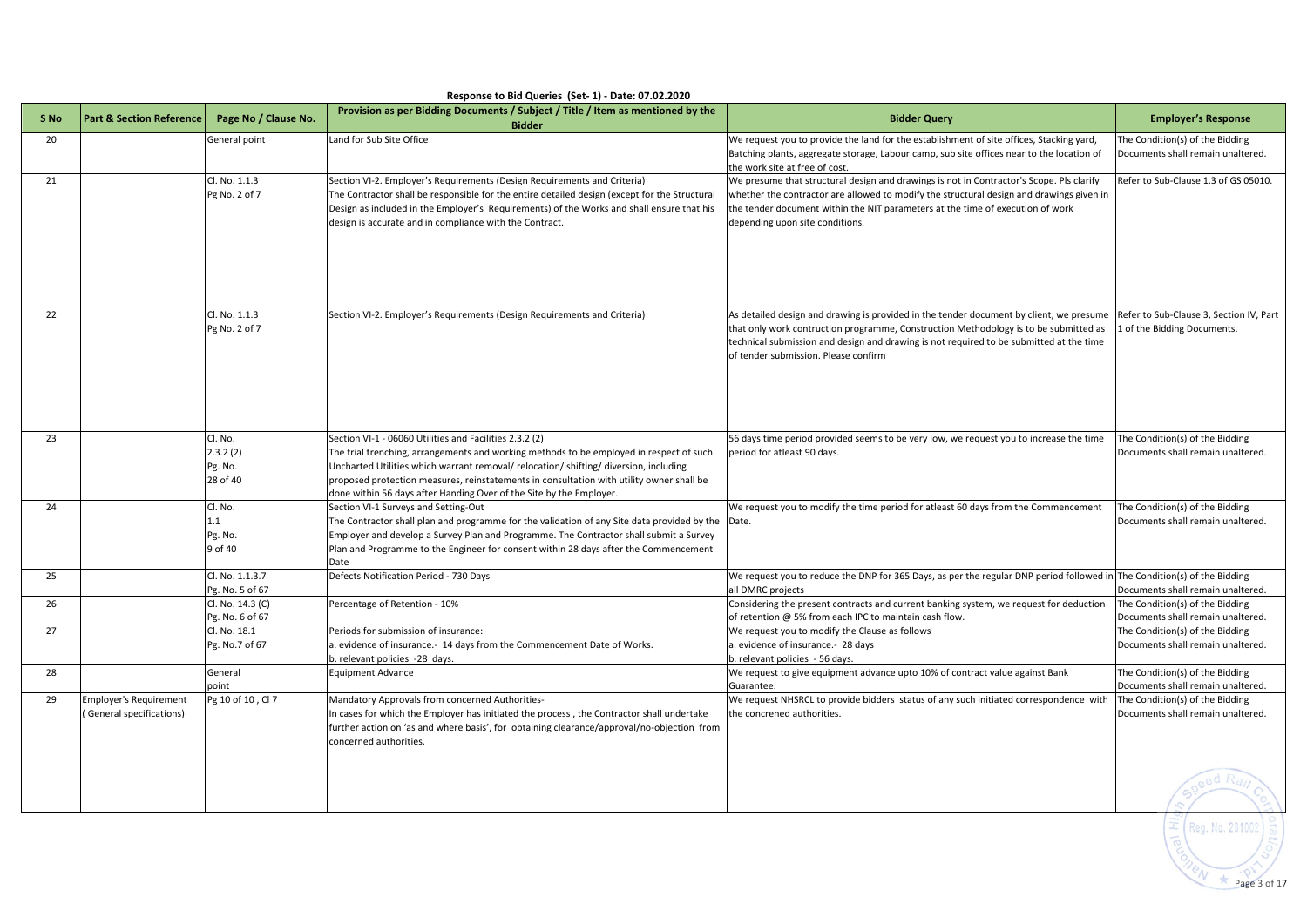| S <sub>No</sub> | <b>Part &amp; Section Reference</b>                                  | Page No / Clause No.                                                                     | Provision as per Bidding Documents / Subject / Title / Item as mentioned by the<br><b>Bidder</b>                                                                                                                                                                                                                                                                                                                                                                                                                                                                                                                                  | <b>Bidder Query</b>                                                                                                                                                                                                                                                                                                                                            | <b>Employer's Response</b>                                                  |
|-----------------|----------------------------------------------------------------------|------------------------------------------------------------------------------------------|-----------------------------------------------------------------------------------------------------------------------------------------------------------------------------------------------------------------------------------------------------------------------------------------------------------------------------------------------------------------------------------------------------------------------------------------------------------------------------------------------------------------------------------------------------------------------------------------------------------------------------------|----------------------------------------------------------------------------------------------------------------------------------------------------------------------------------------------------------------------------------------------------------------------------------------------------------------------------------------------------------------|-----------------------------------------------------------------------------|
| 30              | <b>Employer's Requirement</b><br>(General specifications)            | Pg 11 of 30, Cl 2                                                                        | The Contractor shall undertake the necessary Geological and Geotechnical investigation for<br>all civil works except for which the Structural Design has been included in the<br>Employer's Requirements.                                                                                                                                                                                                                                                                                                                                                                                                                         | For structural design provided by employer we presume that any variation on account of<br>change in Geotechnical data shall be payable to the contractor. Please confirm.                                                                                                                                                                                      | The Condition(s) of the Bidding<br>Documents shall remain unaltered.        |
|                 |                                                                      | Pg 2 of 36, Cl 1.3.1                                                                     | Structural Design is defined as a detailed design and drawings for the civil structural<br>component of Permanent Works provided by the Employer to satisfy the project specific<br>requirements. The Structural Design has been provided for the following components:<br>a) Underground rigid frame structures having walls, slabs, beams, columns, ribs, haunches<br>for all levels of UG Station which is integrated with IFSC building;<br>b) Cut & Cover Tunnel;<br>c) Shaft-1;<br>d) Ventilation shaft structures (2 Nos.); and<br>e) RCC structure of West Entry & Exit Structure, which is integrated with IFSC building |                                                                                                                                                                                                                                                                                                                                                                |                                                                             |
| 31              | <b>Employer's Requirement</b><br>General specifications)             | Pg 2 of 36, Cl 1.2                                                                       | The design information provided under the Employer's Design is unique to this package. It<br>includes Drawings (i.e. Structural Design, Basic Design),                                                                                                                                                                                                                                                                                                                                                                                                                                                                            | Request NHSRCL to provide Auto CAD copy of these drawings.                                                                                                                                                                                                                                                                                                     | AutoCAD drawings cannot be provided<br>at this stage.                       |
| 32              | Employer's Requirement                                               | Pg 10 of 10, Cl 6.2.1                                                                    | The access to C-2 contractor shall be for the retrieval of TBM. The Contractor shall be                                                                                                                                                                                                                                                                                                                                                                                                                                                                                                                                           | Request to specify the size of opening to be provided for C2 contractor as bidders can                                                                                                                                                                                                                                                                         | Refer to Appendix 04000-1 of GS                                             |
|                 | General specifications)                                              |                                                                                          | required to provide opening (on C-2 Package side) of appropriate size as required by the C-2<br>contractor. The Contractor shall make suitable arrangement of temporary supports<br>(steel struts, waler beams, columns, etc.) to Shaft-1. The maximum load of any component<br>of TBM that is to be handled/lifted shall be 300 tonnes                                                                                                                                                                                                                                                                                           | plan properly for temporary works like steel truss, waler beams, columns etc.                                                                                                                                                                                                                                                                                  | 04000.                                                                      |
| 33              | Employer's Requirement<br>General specifications)                    | Pg 6 of 20, Appendix<br>04000-1<br>Chapter III - Interface table requirement.<br>Sr no.3 | C2 shall furnish details of maximum loading caused by TBM removal at shaft 1 and C1 shall<br>check adequacy of design of shaft 1 and make necessary temporary arrangements as per                                                                                                                                                                                                                                                                                                                                                                                                                                                 | We understand that the maximum load of any component to be handled / lifted shall be<br>300 tonnes for bid stage design. Kindly confirm.                                                                                                                                                                                                                       | Refer to Sub-Clause 6.2.1 of GS 01020.                                      |
| 34              | Employer's Requirement<br>General specifications)                    | Pg 10 of 10, Cl 6.2.2                                                                    | The Contractor shall provide a clear opening (towards Cut & Cover tunnel side) of<br>appropriate size as required by the T-1 contractor with steel struts waler etc for lowering 25<br>m long rails, flash butt welding plant, rail laying car, concrete equipments, track slab laying<br>carts. This opening may also be utilized by E1 contractor for lowering his equipments/<br>material                                                                                                                                                                                                                                      | Request to specify the size of opening to be provided for T1 contractor as bidders can<br>plan properly for temporary works like steel truss, waler beams, columns etc.                                                                                                                                                                                        | Refer to Appendix 04000-1 of GS<br>04000.                                   |
| 35              | <b>Employer's Requirement</b><br>General specifications)             | Appendix 2<br>Drawing for backfill concrete behind shaft wall beyond Ch 762.669          |                                                                                                                                                                                                                                                                                                                                                                                                                                                                                                                                                                                                                                   | Shaft 1 is to be used by C2 contractor for TBM 1 retrieval .The drawing for shaft wall<br>(Appendix 2) is indicating M20 concrete is to be backfilled behind the shaft face from<br>which TBM is to be retrieved. We understand that TBM will bore through this backfill<br>concrete before breakthrough of shaft permanent wall for retrieval Kindly confirm. | Refer to Items 3 & 4 of Chapter III (1)<br>of Appendix 04000-1 of GS 04000. |
| 36              | Part 3, Section VIII,<br>Particular Conditions (PC),<br>Page 5 of 67 | Sub-Clause 1.1.3.7<br><b>Defects Notification Period</b>                                 | 730 days                                                                                                                                                                                                                                                                                                                                                                                                                                                                                                                                                                                                                          | We request to reduce the DNP from 730 days to 365 days.                                                                                                                                                                                                                                                                                                        | The Condition(s) of the Bidding<br>Documents shall remain unaltered.        |
| 37              | Part 3, Section VIII,<br>Particular Conditions (PC),<br>Page 6 of 67 | Sub-clause 14.2<br>Total Advance Payment                                                 | 10% (ten percent) of the Accepted Contract Amount (excluding the Provisional Sum) payable We request to increase the advance from 10% to 15%<br>in the currencies and proportions in which the Accepted Contract Amount is payable.                                                                                                                                                                                                                                                                                                                                                                                               |                                                                                                                                                                                                                                                                                                                                                                | The Condition(s) of the Bidding<br>Documents shall remain unaltered.        |

## **Response to Bid Queries (Set- 1) - Date: 07.02.2020**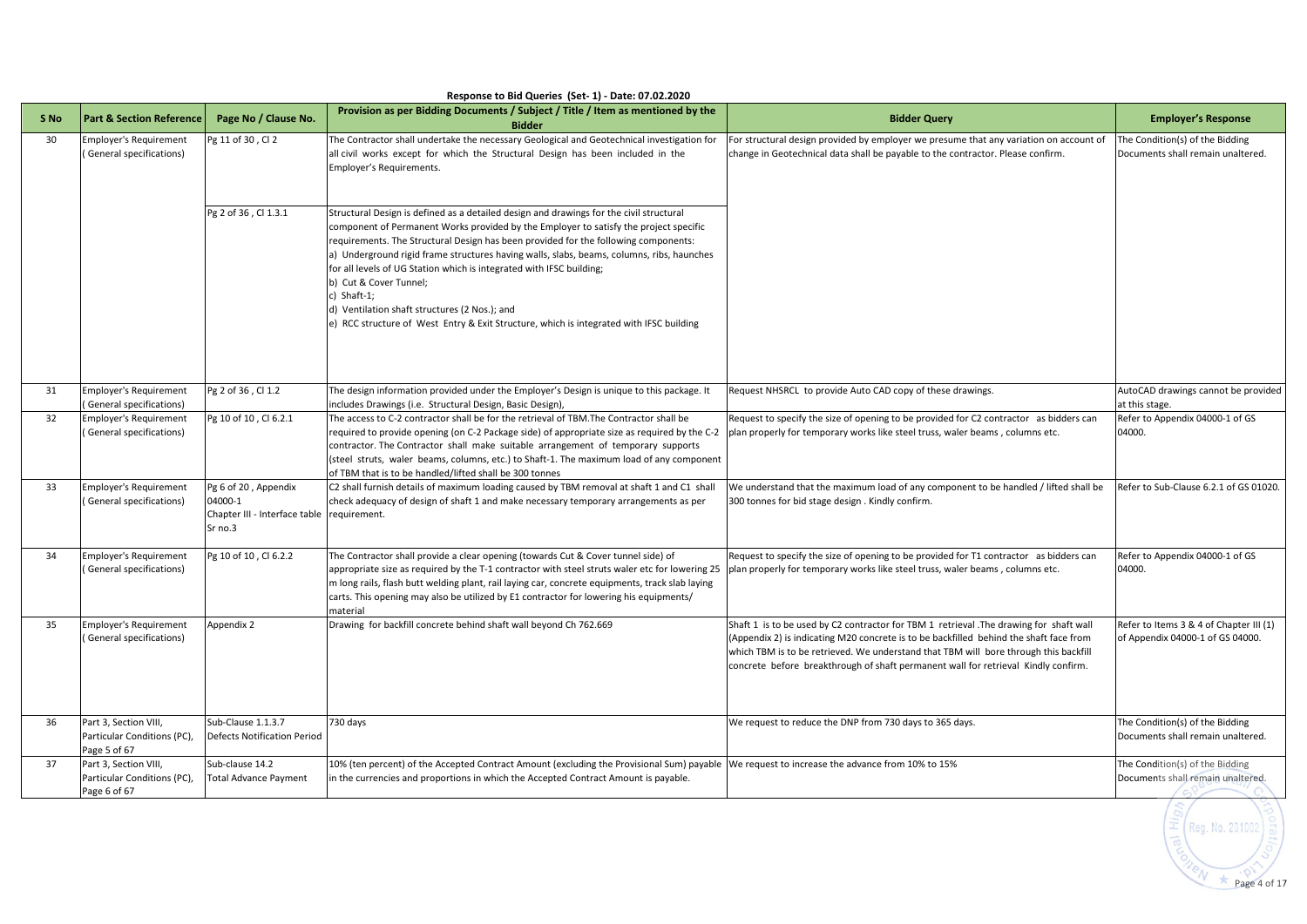|                 | Response to Bid Queries (Set-1) - Date: 07.02.2020                                                                               |                                                     |                                                                                                                                                                                                                                                                                                                                                                                                                                                                                                                                             |                                                                                                                                                                                                                                                                                                                                                                                                                                               |                                                                      |  |  |  |  |  |  |
|-----------------|----------------------------------------------------------------------------------------------------------------------------------|-----------------------------------------------------|---------------------------------------------------------------------------------------------------------------------------------------------------------------------------------------------------------------------------------------------------------------------------------------------------------------------------------------------------------------------------------------------------------------------------------------------------------------------------------------------------------------------------------------------|-----------------------------------------------------------------------------------------------------------------------------------------------------------------------------------------------------------------------------------------------------------------------------------------------------------------------------------------------------------------------------------------------------------------------------------------------|----------------------------------------------------------------------|--|--|--|--|--|--|
| S <sub>No</sub> | <b>Part &amp; Section Reference</b>                                                                                              | Page No / Clause No.                                | Provision as per Bidding Documents / Subject / Title / Item as mentioned by the<br><b>Bidder</b>                                                                                                                                                                                                                                                                                                                                                                                                                                            | <b>Bidder Query</b>                                                                                                                                                                                                                                                                                                                                                                                                                           | <b>Employer's Response</b>                                           |  |  |  |  |  |  |
| 38              | Part 3. Section VIII.<br>Particular Conditions (PC),<br>Page 6 of 67                                                             | Sub-clause 14.2<br>Total Advance Payment -<br>P&M   | <b>NA</b>                                                                                                                                                                                                                                                                                                                                                                                                                                                                                                                                   | This project requires large number of equipment to be mobilized for the project<br>execution. We request to provide interest free P&M advance of 5% of the contract value                                                                                                                                                                                                                                                                     | The Condition(s) of the Bidding<br>Documents shall remain unaltered. |  |  |  |  |  |  |
| 39              | Part 3, Section VIII,<br>Particular Conditions (PC),<br>Page 7 of 67                                                             | Sub-clause 14.5<br><b>Plant and Material</b>        | <b>NA</b>                                                                                                                                                                                                                                                                                                                                                                                                                                                                                                                                   | We request to provide 5% of Contract Value as Material Advance.                                                                                                                                                                                                                                                                                                                                                                               | The Condition(s) of the Bidding<br>Documents shall remain unaltered. |  |  |  |  |  |  |
| 40              | Part 3, Section VIII,<br>Particular Conditions (PC),<br>Page 7 of 67                                                             | Sub-clause 14.3(c)<br>Percentage of Retention       | 10% (ten percent)                                                                                                                                                                                                                                                                                                                                                                                                                                                                                                                           | As we are providing 5% of contract value as Performance Bank Guarantee, request to<br>delete this clause as it will affect the project cash flow during construction. In various UG<br>Projects under DMRC, CMRL, BMRCL there is no retention clause. Please confirm.                                                                                                                                                                         | The Condition(s) of the Bidding<br>Documents shall remain unaltered. |  |  |  |  |  |  |
| 41              | Part 3, Section VIII,<br>Particular Conditions (PC),<br>Page 7 of 67                                                             | Sub-clause 14.3(C)<br>Limit of Retention money      | 3% (Three percent) of the Accepted Contract Amount, less Provisional Sums, if any                                                                                                                                                                                                                                                                                                                                                                                                                                                           | As we are providing 5% of contract value as Performance Bank Guarantee, request to<br>delete the retention clause.                                                                                                                                                                                                                                                                                                                            | The Condition(s) of the Bidding<br>Documents shall remain unaltered. |  |  |  |  |  |  |
| 42              | Part 3, Section VIII,<br>Particular Conditions (PC),<br>Page 16 of 67                                                            | Sub-Clause 2.1<br>Right to Access to the Site       | If the Employer fails to give any such right to access or possession within specified time, the<br>Contractor shall give notice to the Employer and shall be entitled to a payment for Cost,<br>including profit, of INR 2,500 (Indian Rupees Two Thousand Five hundred) for damages due<br>to delay per day for every 100 Square meter subject to a maximum amount of INR<br>50,000,000 (Fifty Million).<br>For any area less than 100 square meter, the payment for cost of damage due to delay shall<br>be calculated on pro-rata basis. | In case of delay in providing access to and possession of work areas/site by the Employer<br>to the contractor, the contractor will incur losses in terms of additional cost and time. The<br>compensation on account of damage for delay in handing over of site does not completely<br>compensate the contractor. Hence, it is requested to modify the clause so that<br>compensation is provided to contractor as per the actual expenses. | The Condition(s) of the Bidding<br>Documents shall remain unaltered. |  |  |  |  |  |  |
| 43              | Part 3, Section VIII,<br>Particular Conditions (PC),<br>Page 16 of 67                                                            | Sub-Clause 2.1<br>Right to Access to the Site       | Land Acquisition                                                                                                                                                                                                                                                                                                                                                                                                                                                                                                                            | 1. Kindly share the status of land acquisition for this project.<br>2. Kindly share the status of the demolition of buildings for this project.                                                                                                                                                                                                                                                                                               | The Condition(s) of the Bidding<br>Documents shall remain unaltered. |  |  |  |  |  |  |
| 44              | Part 3, Section VIII,<br>Particular Conditions (PC),<br>Page 17 of 67                                                            | Sub-Clause 2.2<br>Permits, Licenses or<br>Approvals | The Employer shall provideremoved from site.                                                                                                                                                                                                                                                                                                                                                                                                                                                                                                | We request Employer to take up the responsibility of getting approvals, permits or<br>licenses.<br>We also request cost and time compensation in case of delay caused due to this, which is<br>not attributable to the contractor.                                                                                                                                                                                                            | The Condition(s) of the Bidding<br>Documents shall remain unaltered. |  |  |  |  |  |  |
| 45              | Part 3, Section VIII,<br>Particular Conditions (PC),<br>Page 35 of 67                                                            | Sub-clause 16.2<br><b>Termination by Contractor</b> | <b>Whole Clause</b>                                                                                                                                                                                                                                                                                                                                                                                                                                                                                                                         | In case the contract is terminated by Contractor as per the provisions defined in the<br>contract, the Employer to compensate the contactor with cost of damages incurred by the Documents shall remain unaltered.<br>Contractor on actual basis, due to the termination of contract. Please clarify.                                                                                                                                         | The Condition(s) of the Bidding                                      |  |  |  |  |  |  |
| 46              | Volume I; Section VII.<br>Clause 1.8<br>General Conditions (GC);<br>Care and Supply of<br>FIDIC Conditions of Contract Documents |                                                     | If a Party becomes aware of an error or defect of a technical nature in a document which<br>was prepared for use in executing the Works, the Party shall promptly give notice to the<br>other Party of such error or defect.                                                                                                                                                                                                                                                                                                                | In case if the technical error or defect is substantial, the contractor shall be allowed for<br>suitable time and cost compensation. Please consider to provide appropriate provision in<br>the contract.                                                                                                                                                                                                                                     | The Condition(s) of the Bidding<br>Documents shall remain unaltered. |  |  |  |  |  |  |
| 47              | Volume I; Section VII.<br>General Conditions (GC);<br>FIDIC Conditions of Contract                                               | Clause 4.15<br><b>Access Routes</b>                 | The Contractor shall be deemed to have been satisfied as to the suitability and availability of<br>access routes to the Site. The Contractor shall use reasonable efforts to prevent any road or<br>bridge from being damaged by the Contractor's traffic or by the Contractor's Personnel<br>These efforts shall include the proper use of appropriate vehicles and routes.                                                                                                                                                                | We request employer to provide encumbrance free access to ROW.<br>In case of any delay in providing the access to ROW, suitable Cost and time Compensation<br>to be provided to the contractor.                                                                                                                                                                                                                                               | The Condition(s) of the Bidding<br>Documents shall remain unaltered. |  |  |  |  |  |  |
| 48              | Volume I; Section VII.<br>General Conditions (GC);<br>FIDIC Conditions of Contract environment                                   | Clause 4.18<br>Protection of the                    | The Contractor shall take all reasonable steps to protect the environment (both on and off<br>the Site) and to limit damage and nuisance to people and property resulting from pollution,<br>noise and other results of his operations.                                                                                                                                                                                                                                                                                                     | Protection of Environment shall be limited to within site premises only as the contractor<br>could not be held responsible for Environmental impacts outside the site locations. Please<br>modify the clause accordingly.<br>Also please provide a copy of MoEF and other clearances to note the restrictions and<br>procedures.                                                                                                              | The Condition(s) of the Bidding<br>Documents shall remain unaltered. |  |  |  |  |  |  |

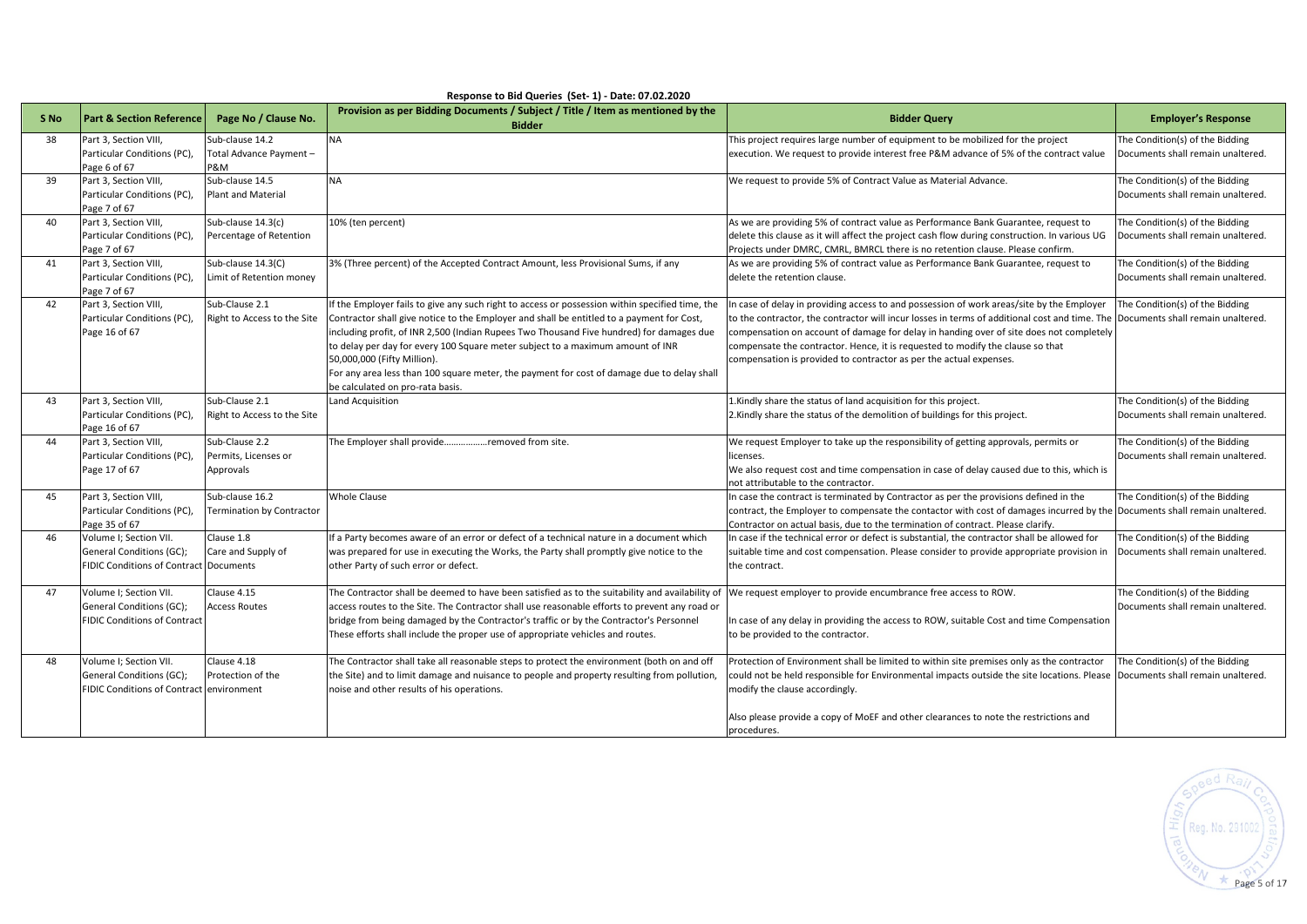|                 | Response to Bid Queries (Set-1) - Date: 07.02.2020                                               |                                                                 |                                                                                                                                                                                                                                                                                                                                                                                                                                                                                                                                                                                                                                                                                                                                                                                                                                                                                                                                                                                                                                                  |                                                                                                                                                                                                                                      |                                                                                                                                                                                                 |  |  |  |  |  |  |
|-----------------|--------------------------------------------------------------------------------------------------|-----------------------------------------------------------------|--------------------------------------------------------------------------------------------------------------------------------------------------------------------------------------------------------------------------------------------------------------------------------------------------------------------------------------------------------------------------------------------------------------------------------------------------------------------------------------------------------------------------------------------------------------------------------------------------------------------------------------------------------------------------------------------------------------------------------------------------------------------------------------------------------------------------------------------------------------------------------------------------------------------------------------------------------------------------------------------------------------------------------------------------|--------------------------------------------------------------------------------------------------------------------------------------------------------------------------------------------------------------------------------------|-------------------------------------------------------------------------------------------------------------------------------------------------------------------------------------------------|--|--|--|--|--|--|
| S <sub>No</sub> | <b>Part &amp; Section Reference</b>                                                              | Page No / Clause No.                                            | Provision as per Bidding Documents / Subject / Title / Item as mentioned by the<br><b>Bidder</b>                                                                                                                                                                                                                                                                                                                                                                                                                                                                                                                                                                                                                                                                                                                                                                                                                                                                                                                                                 | <b>Bidder Query</b>                                                                                                                                                                                                                  | <b>Employer's Response</b>                                                                                                                                                                      |  |  |  |  |  |  |
| 49              | Volume I; Section VII.<br>General Conditions (GC);<br><b>FIDIC Conditions of Contract</b>        | Clause 4.22<br>Security of the Site                             | Unless otherwise stated in the Particular Conditions:<br>(a) the Contractor shall be responsible for keeping unauthorised persons off the Site, and<br>(b) authorised persons shall be limited to the Contractor's Personnel and the<br>Employer's Personnel; and to any other personnel notified to the Contractor, by<br>the Employer or the Engineer, as authorised personnel of the Employer's other contractors<br>on the Site.                                                                                                                                                                                                                                                                                                                                                                                                                                                                                                                                                                                                             | Request to consider sharing of various cost incurred by contractor in case the services are<br>used by other interface contractors such as designated system contractor, track<br>contractor, etc                                    | The Condition(s) of the Bidding<br>Documents shall remain unaltered.                                                                                                                            |  |  |  |  |  |  |
| 50              | Volume I; Section VII.<br>General Conditions (GC);<br>FIDIC Conditions of Contract Authorities   | Clause 8.5<br>Delays Caused by                                  | If the following conditions apply, namely:<br>(a) the Contractor has diligently followed the procedures laid down by the relevant legally<br>constituted public authorities in the Country,<br>(b) these authorities delay or disrupt the Contractor's work, and<br>(c) the delay or disruption was Unforeseeable, then this delay or disruption will be<br>considered as a cause of delay under sub-paragraph (b) of Sub-Clause 8.4 [Extension of Time<br>for Completion].                                                                                                                                                                                                                                                                                                                                                                                                                                                                                                                                                                      | For the failure or delay by the Employer, we request Employer to provide both cost and<br>time compensation to the contractor. Please consider.                                                                                      | The Condition(s) of the Bidding<br>Documents shall remain unaltered.                                                                                                                            |  |  |  |  |  |  |
| 51              | Volume I; Section I.<br>Instructions to Bidders;<br>Page: ITB 3                                  | 2.3<br>Source of Funds                                          | The above Loan Agreement will cover only part of the project cost. As for the remaining<br>portion, the Borrower will take appropriate measures for finance.                                                                                                                                                                                                                                                                                                                                                                                                                                                                                                                                                                                                                                                                                                                                                                                                                                                                                     | Since the loan has been partly availed from JICA,<br>Please clarify whether Balance source of funding arranged?                                                                                                                      | It is confirmed that necessary financial<br>arrangement has already been made<br>to ensure payment to the Contractor.                                                                           |  |  |  |  |  |  |
| 52              | Volume I; Section VIII.<br>Particular Conditions (PC);<br>Part-A Contract Data; Page:<br>5 of 67 | 1.1.2.4& 1.3(b)<br>To be Appointed<br>Engineer name and Address |                                                                                                                                                                                                                                                                                                                                                                                                                                                                                                                                                                                                                                                                                                                                                                                                                                                                                                                                                                                                                                                  | Kindly confirm the timelines of the appointment of the Engineer.                                                                                                                                                                     | The Engineer's name and address will<br>be notified to the Contractor by the<br>Commencement Date.                                                                                              |  |  |  |  |  |  |
| 53              | Volume I; Section VIII.<br>Particular Conditions (PC);<br>Page: 14 of 67;                        | 1.4<br>Law and Language                                         | The Contract shall be governed by the law of the country or other jurisdiction stated in the<br>Contract Data.                                                                                                                                                                                                                                                                                                                                                                                                                                                                                                                                                                                                                                                                                                                                                                                                                                                                                                                                   | Request employer to provide Jurisdiction of court, since it is not mentioned in the<br>Contract Data.                                                                                                                                | The Condition(s) of the Bidding<br>Documents shall remain unaltered.                                                                                                                            |  |  |  |  |  |  |
| 54              | Volume I; Section VIII.<br>Particular Conditions (PC);<br>Page: 16 of 67;                        | 1.13<br>Compliance with Laws                                    | The Contractor shall, in performing the Contract, comply with applicable Laws.<br>Unless otherwise stated in the Particular Conditions:<br>(a) the Employer shall have obtained (or shall obtain) the planning, zoning or similar<br>permission for the Permanent Works, and any other permissions described in the Employer's<br>Requirements as having been (or to be) obtained by the Employer; and the Employer shall<br>indemnify and hold the Contractor harmless against and from the consequences of any<br>failure to do so. and<br>(b) the Contractor shall give all notices, pay all taxes, duties and fees, and obtain all permits,<br>licenses and approvals, as required by the Laws in relation to the design, execution and<br>completion of the Works and the remedying of any defects; and the Contractor shall<br>indemnify and hold the Employer harmless against and from the consequences of any failure<br>to do so, unless the Contractor is impeded to accomplish these actions and shows evidence<br>of its diligence. | Please provide the status of approvals/clearances to be obtained by the employer and<br>also the copies of the statutory approvals if available.<br>Please provide the list of approvals/clearances to be obtained by the Contractor | The Condition(s) of the Bidding<br>Documents shall remain unaltered.                                                                                                                            |  |  |  |  |  |  |
| 55              | Volume I; Section VIII.<br>Particular Conditions (PC);<br>Page: 6 of 67                          | 6.5<br><b>Working Hours</b>                                     | Working hours from 8:00 AM to 5:00 PM                                                                                                                                                                                                                                                                                                                                                                                                                                                                                                                                                                                                                                                                                                                                                                                                                                                                                                                                                                                                            | We request the client to allow the contractor for the round the clock shift working hours.                                                                                                                                           | Refer Sub-Clause 6.5, Part B, Section<br>VIII.                                                                                                                                                  |  |  |  |  |  |  |
| 56              | Volume I; Section VIII.<br>Particular Conditions (PC);<br>Page: 44 of 67;                        | 20.6<br>Arbitration                                             | If the contract is with a foreign contractor or with a joint venture, consortium or association<br>which one or more than one foreign company join, international arbitration with<br>proceedings administered by the International Chamber of Commerce (ICC) and conducted<br>under the ICC Rules of Arbitration.<br>If the Contract is with a domestic contractor or domestic contractors, arbitration with<br>proceedings conducted in accordance with the Laws of the Employer's country.                                                                                                                                                                                                                                                                                                                                                                                                                                                                                                                                                    | Request the employer to mention "Arbitration and Conciliation Act 1996 and its<br>Amendments further" as the Rules of Arbitration.                                                                                                   | If the Contract is with a domestic<br>contractor, the Arbitration shall be<br>conducted in accordance with<br>Arbitration and Conciliation Act 1996<br>along with its subsequent<br>amendments. |  |  |  |  |  |  |
| 57              | General                                                                                          | <b>Bank Guarantee</b>                                           |                                                                                                                                                                                                                                                                                                                                                                                                                                                                                                                                                                                                                                                                                                                                                                                                                                                                                                                                                                                                                                                  | Request the client to allow the contractor to obtain BG's from Foreign banks as Indian<br>banks are under severe NPA's and tightening of Exposure framework, Single Borrower<br>limit & Group Borrower limits.                       | The Condition(s) of the Bidding<br>Documents shall remain unaltered.                                                                                                                            |  |  |  |  |  |  |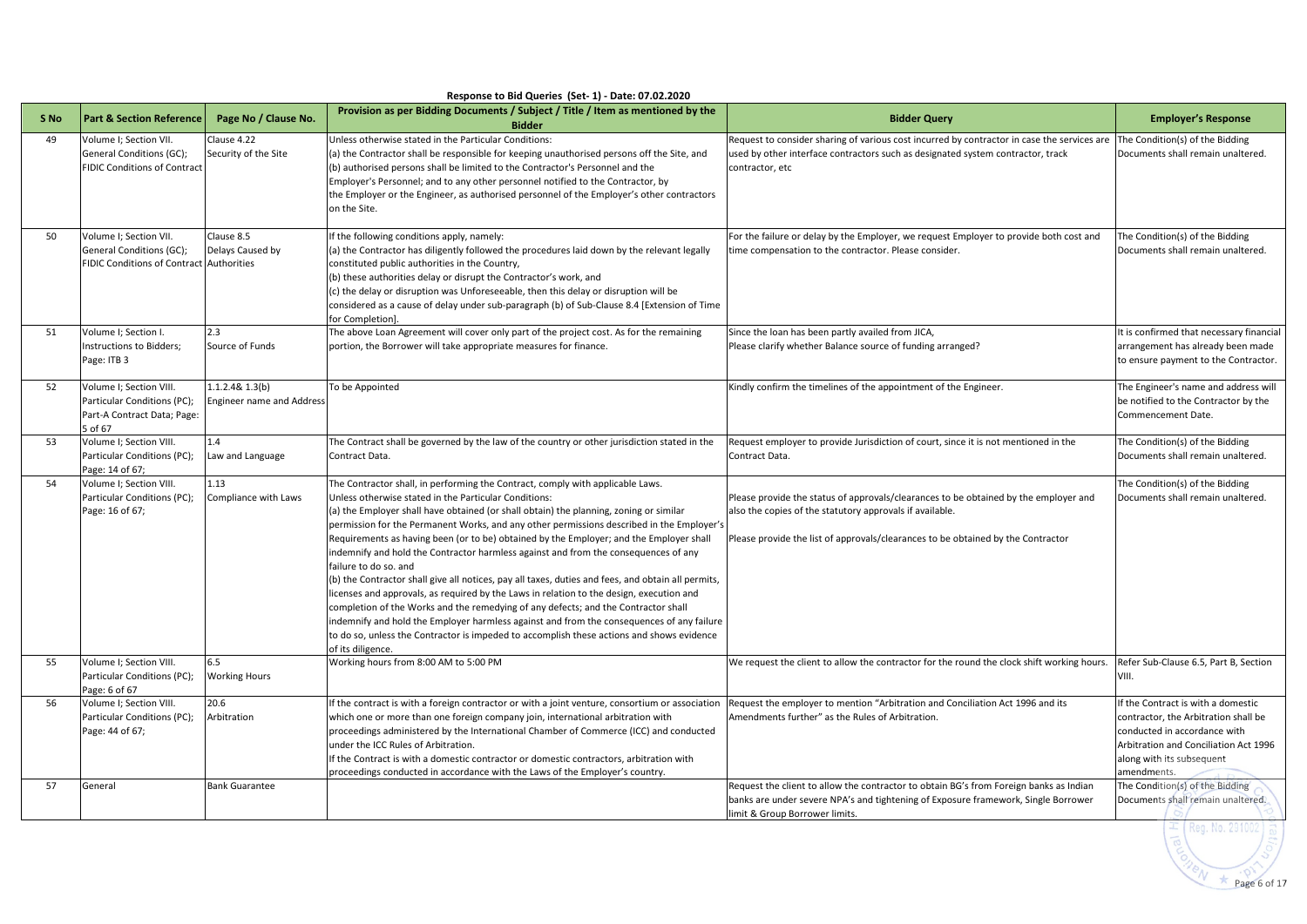|      | Response to Bid Queries (Set-1) - Date: 07.02.2020                                                               |                                                                        |                                                                                                                                                                                                                                                                                                                     |                                                                                                                                                                                                                                                                                                                                                                                                                                           |                                                                                                                                                                                                                                                                                                                                                                                              |  |  |  |  |  |
|------|------------------------------------------------------------------------------------------------------------------|------------------------------------------------------------------------|---------------------------------------------------------------------------------------------------------------------------------------------------------------------------------------------------------------------------------------------------------------------------------------------------------------------|-------------------------------------------------------------------------------------------------------------------------------------------------------------------------------------------------------------------------------------------------------------------------------------------------------------------------------------------------------------------------------------------------------------------------------------------|----------------------------------------------------------------------------------------------------------------------------------------------------------------------------------------------------------------------------------------------------------------------------------------------------------------------------------------------------------------------------------------------|--|--|--|--|--|
| S No | <b>Part &amp; Section Reference</b>                                                                              | Page No / Clause No.                                                   | Provision as per Bidding Documents / Subject / Title / Item as mentioned by the<br><b>Bidder</b>                                                                                                                                                                                                                    | <b>Bidder Query</b>                                                                                                                                                                                                                                                                                                                                                                                                                       | <b>Employer's Response</b>                                                                                                                                                                                                                                                                                                                                                                   |  |  |  |  |  |
| 58   | Part 2 - Section VI-2<br><b>Employer's Requirements</b><br>(Design Requirements and<br>Criteria), Division 05010 | Cl 1.1, pg. 4 of 43<br>Finishes for Cut & Cover<br>tunnel and Shaft-1  | Finishes of Cut & Cover Tunnel and Shaft-1 are also within the scope.                                                                                                                                                                                                                                               | Please specify the internal finishes for shaft-1.                                                                                                                                                                                                                                                                                                                                                                                         | Please refer Drawing Nos. BD-JIC-C14-<br>DRW-S01-STA-NTU-1201, 1202, 1203,<br>1204, 1205 & 1206 (FINISHING<br>SCHEDULE) for Shaft-1                                                                                                                                                                                                                                                          |  |  |  |  |  |
| 59   | - General-                                                                                                       | General-                                                               |                                                                                                                                                                                                                                                                                                                     | No provision for PSD (platform screen doors) has been mentioned neither in the SOD nor<br>in the drawings. Please confirm if the station design does not have PSD and if future<br>provision is to be provided.                                                                                                                                                                                                                           | PSD is not in the scope of this Package.<br>However, it is to be provided in future<br>and provisions for placing cables etc.<br>are to be made in the detailed design<br>and execution.<br>Also refer Addendum No. 1 Item No.<br>18.                                                                                                                                                        |  |  |  |  |  |
| 60   | Part 2 - Section VI-2<br><b>Employer's Requirements</b><br>Design Requirements and<br>Criteria), Division 05010  | Cl 2.3.2.b, pg. 20 of 43<br>Smoking room                               | vi) A smoking room shall be provided in paid concourse for passengers.                                                                                                                                                                                                                                              | Smoking room for passengers has not been shown in the paid concourse in the drawings.<br>Please clarify the location and details for passenger Smoking room. Smoking room may<br>not be required as waiting time is less and also extraction and ventilation may be complex<br>in an underground station. Please clarify if required.                                                                                                     | Refer Drawing No. BD-JIC-C14-DRW-<br>S01-STA-NTU-02222, smoking room<br>has been shown at grid X-19 & Y1.                                                                                                                                                                                                                                                                                    |  |  |  |  |  |
| 61   | Part 2 - Section VI-4<br><b>Employer's Requirements</b><br>(Drawings)                                            | Station - Double wall<br>arrangement for drainage<br>of seepage water. | All plans and cross sections As per the architectural layouts, it is understood that" Drain and wall access panel should be<br>provided inside the double wall assembly".                                                                                                                                           | Please clarify if the double wall are AAC blockwork or burnt clay brickwork.<br>Please clarify the finish for these double walls                                                                                                                                                                                                                                                                                                          | The Contractor shall develop during<br>detailed design for approval of the<br>Engineer.                                                                                                                                                                                                                                                                                                      |  |  |  |  |  |
| 62   | BD-JIC-C14-DRW-S01-STA-<br>NTU-03002-000 & 03003-<br>000                                                         |                                                                        | Door and Window Schedule As per the table heading given in this drawing, it is mentioned "QUANTITY (NOT INCLUDE<br>NIC)                                                                                                                                                                                             | Please clarify if these doors are included in the scope of this contract.                                                                                                                                                                                                                                                                                                                                                                 | Refer Addendum No. 01 Item No. 41.                                                                                                                                                                                                                                                                                                                                                           |  |  |  |  |  |
| 63   | Part 2 - Section VI-2<br><b>Employer's Requirements</b><br>(Design Requirements and<br>Criteria), Division 05010 | Cl 3.11, pg. 37 of 43<br><b>Artwork and Advertising</b>                | The artwork and advertising are not in the scope of work of this package.  The Contractor<br>shall make provisions for power source, fixing support, conduit, concealed wiring and<br>maintenance access for advertising media, whether or not the media is installed at the time<br>of Taking Over of the Station. | It is understood that the installation is to be done by the contractor. Please clarify if the<br>employer will be providing all necessary materials for the installation of the advert panels<br>Is there any minimum space / area (in terms of sq.m. of advertising area required that<br>needs to be allotted for advertising?<br>Is there any preferred surface for placing the adverts (eg. Suspended from ceiling, wall<br>mounted)? | Installation of the artwork and<br>advertising is not in the scope of this<br>Package.<br>The Contractor shall propose the<br>space for the artwork and advertising<br>as per the Employer's Requirements<br>for the Engineer's approval.                                                                                                                                                    |  |  |  |  |  |
| 64   | General                                                                                                          | General-                                                               |                                                                                                                                                                                                                                                                                                                     | Specifications for finishes for the soffit of the slab and the wall area above the false ceiling<br>(such as sealer coat) have not been mentioned. Specifications for the same to be<br>provided.                                                                                                                                                                                                                                         | Finishing is not required at the soffit of<br>the slab. However, regarding the wall,<br>wall finishes (other than plastering)<br>shall be<br>provided up to 100 mm above the<br>false ceiling level. For Plastering, refer<br>DRC 5010 Sub-Clause<br>3.12.5 (c). If walls constitute part of<br>fire compartment, fire rated finishing<br>shall be provided till structural slab<br>soffits. |  |  |  |  |  |
| 65   | Part 2 - Section VI-3<br><b>Employer's Requirements</b><br>(Technical Specifications),<br>Division 05010         | Cl 4, pg. 10 of 60<br>Wall work                                        | 4.1. Autoclaved Aerated Concrete (AAC) Blockwork<br>4.2. Burnt Clay Bricks                                                                                                                                                                                                                                          | As per the technical specifications, AAC Blockwork and Burnt Clay Bricks have been given<br>as the wall materials. Please specify which walls are to be of AAC blockwork and which is<br>to be brickwork?                                                                                                                                                                                                                                 | The Contractor shall developed as per<br>the Employer's Requirements during<br>detailed design for approval of the<br>Engineer.<br>nn in                                                                                                                                                                                                                                                     |  |  |  |  |  |

Page 7 of 17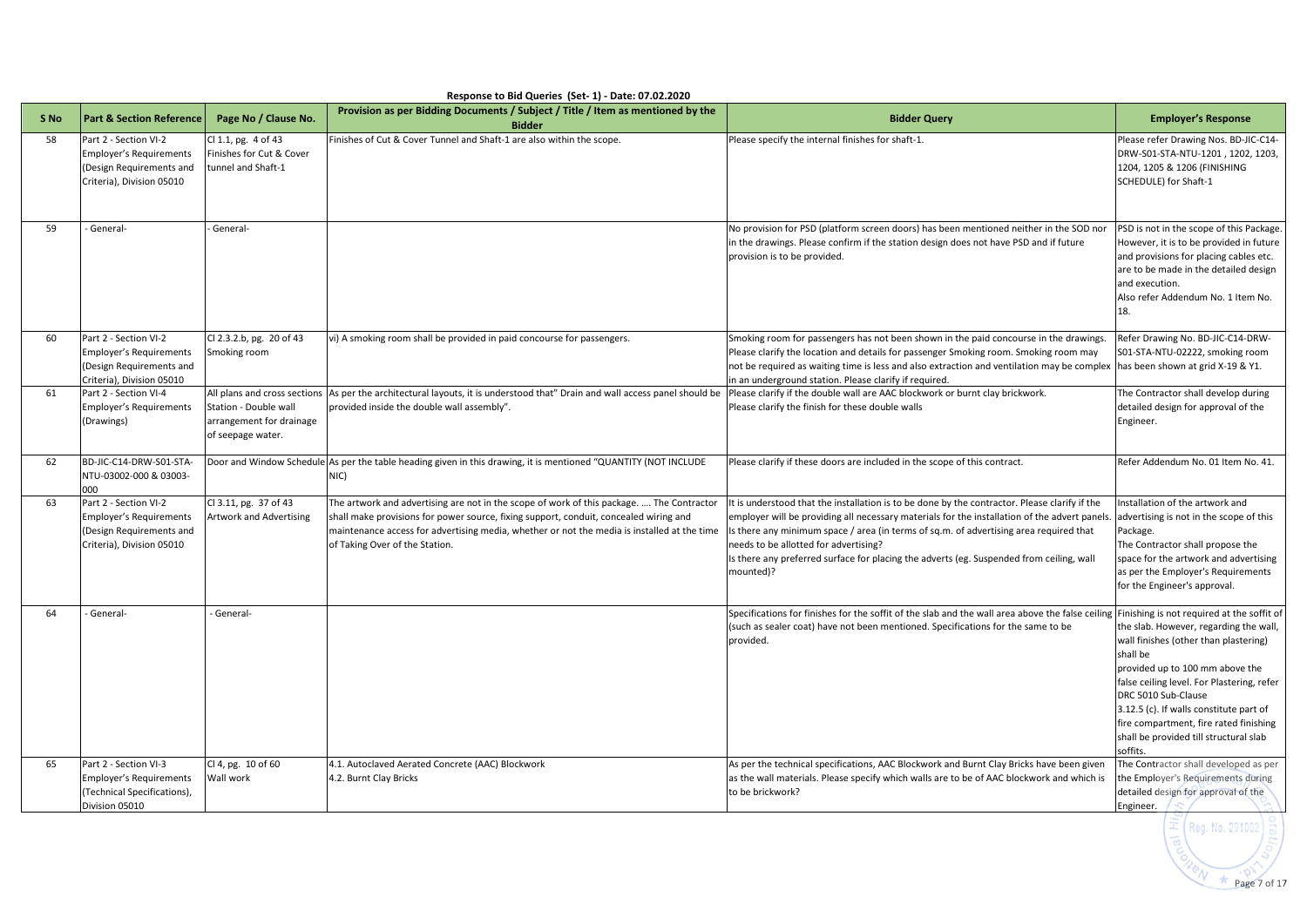|                 | Response to Bid Queries (Set-1) - Date: 07.02.2020                                                                   |                                                                                                                                                               |                                                                                                                                                                                                                                                                                                        |                                                                                                                                                                                                                                                                                                                                                                                            |                                                                                                                                                                                                                                                                                                                                                                                                                                                                 |  |  |  |  |  |  |
|-----------------|----------------------------------------------------------------------------------------------------------------------|---------------------------------------------------------------------------------------------------------------------------------------------------------------|--------------------------------------------------------------------------------------------------------------------------------------------------------------------------------------------------------------------------------------------------------------------------------------------------------|--------------------------------------------------------------------------------------------------------------------------------------------------------------------------------------------------------------------------------------------------------------------------------------------------------------------------------------------------------------------------------------------|-----------------------------------------------------------------------------------------------------------------------------------------------------------------------------------------------------------------------------------------------------------------------------------------------------------------------------------------------------------------------------------------------------------------------------------------------------------------|--|--|--|--|--|--|
| S <sub>No</sub> | <b>Part &amp; Section Reference</b>                                                                                  | Page No / Clause No.                                                                                                                                          | Provision as per Bidding Documents / Subject / Title / Item as mentioned by the<br><b>Bidder</b>                                                                                                                                                                                                       | <b>Bidder Query</b>                                                                                                                                                                                                                                                                                                                                                                        | <b>Employer's Response</b>                                                                                                                                                                                                                                                                                                                                                                                                                                      |  |  |  |  |  |  |
| 66              | Part 2 - Section VI-2<br><b>Employer's Requirements</b><br>(Design Requirements and<br>Criteria), Division 05010     | Cl 1.3.3.c, pg. 6 of 43<br>Drinking water provision                                                                                                           | v) Adequate size and number of passenger toilets shall be provided with facilities like<br>nursery, diaper change room and drinking water outlet.                                                                                                                                                      | Drinking water outlet has not be shown in the station drawings at any of the levels.<br>What is the source for this water?<br>The position, the layout/specifications, and other details of the same to be provided.                                                                                                                                                                       | The Contractor shall develop during<br>detailed design for approval of the<br>Engineer.<br>For water source, refer Clause 2 of<br>DRC 05050. Also, refer Addendum No.<br>01, Item No. 19.                                                                                                                                                                                                                                                                       |  |  |  |  |  |  |
| 67              | Part 2 - Section VI-4<br><b>Employer's Requirements</b><br>(Drawings)                                                | Finish Schedule Interior                                                                                                                                      |                                                                                                                                                                                                                                                                                                        | Please specify interior material finishes for all janitor rooms.                                                                                                                                                                                                                                                                                                                           | The Contractor is to propose suitable<br>finishes to meet the functional<br>requirements.                                                                                                                                                                                                                                                                                                                                                                       |  |  |  |  |  |  |
| 68              | Part 2 - Section VI-4<br><b>Employer's Requirements</b><br>(Drawings)                                                | Janitor room                                                                                                                                                  |                                                                                                                                                                                                                                                                                                        | Please clarify the function of the floor hatch provided in all janitor rooms.                                                                                                                                                                                                                                                                                                              | The floor hatch is to be provided to<br>access the floor pit below the toilets<br>for maintenance.                                                                                                                                                                                                                                                                                                                                                              |  |  |  |  |  |  |
| 69              | Part 2 - Section VI-2<br><b>Employer's Requirements</b><br>(Design Requirements and<br>Criteria), Division 02000     | Cl 1.1.2, pg. 3 of 30<br>Integration with IFSC<br>building                                                                                                    | "The cut-and-cover structure of UG Station (integrated with IFSC building)"                                                                                                                                                                                                                            | IFSC building connection not been indicated in the architectural drawings.<br>Please indicate the proposed location of the IFSC building. Is there any other architectural<br>concern that needs to be accounted for (considering future connectivity)?                                                                                                                                    | The required details for the IFSC<br>building and scope have been<br>indicated in the Employer's<br>Requirements, including various<br>Drawings.                                                                                                                                                                                                                                                                                                                |  |  |  |  |  |  |
| 70              | BD-JIC-C14-DRW-S01-STA-<br>NTU-01206-000                                                                             | Specification for Granite<br>Finishes<br>Finish Schedule Interior - 5                                                                                         | Granite Stone ST-01<br>Description: T=30, Honed/Leather Frame Finish<br>Remarks: Honed Finish/ Leather Frame finish: Design by contractor, Granite Stone 1:90%,<br>Granite Stone 2: 5%, Granite Stone 3: 5%                                                                                            | Please clarify of the different percentage of granite stone 1,2 & 3 refer to different types<br>of finishes or different colours of granite. If it refers to the proportion of finishes, please<br>specify which percentage refers to which finish.<br>Also, only two types of finishes (honed/ leather frame) have been mentioned. Please<br>specify the third type of stone finish also. | Refer Addendum No. 01 Item No. 27.                                                                                                                                                                                                                                                                                                                                                                                                                              |  |  |  |  |  |  |
| 71              | BD-JIC-C14-DRW-S01-STA-<br>NTU-01206-000 & BD-JIC-<br>C14-DRW-S01-STA-NTU-<br>06004-000                              | Finish Schedule Interior $-5$ A.As per table:<br>& Public Area Material Plan Wall combination A:<br>Wall - 4<br>Wall combination -<br>material specifications | Description: Glass Wall/Stainless Steel Panel/ Polished Granite Stone Remarks: Combination<br>Ration: 25%, 25%, 50%, Design by contractor<br>B.As per drawing legend:<br>Polished Granite Stone B2F: Wall combination - A                                                                              | Why does the legend in the drawing specifically refer to granite stone alone? Please clarify Refer Addendum No. 01 Item No. 41.<br>where the other two materials mentioned (glass wall and steel panels) in the wall<br>combination are to be used.                                                                                                                                        |                                                                                                                                                                                                                                                                                                                                                                                                                                                                 |  |  |  |  |  |  |
| 72              | BD-JIC-C14-DRW-S01-STA-<br>NTU-02101-000 & BD-JIC-<br>C14-DRW-S01-STA-NTU-<br>02103-000                              | Elevation-1 & Elevation-3<br>Louver Fixing                                                                                                                    | A. According to the drawings, louvers have been indicated in the elevation of the ventilation<br>shafts 1 & 2 and entrances behind the Perforated Aluminium Panels and decorative cast<br>aluminium panels.<br>In some cases the aluminium panels/ steel panels are shown projected from the main wall | A.Since these louvers have not been shown in any of the plans, it is not clear what their<br>locations and sizes are. Please clarify the fixing arrangement of these louvers behind the<br>panels and their sizes<br>B.Please clarify the fixing arrangement of these panels. Is there a separate substructure/<br>building envelope that is to be formed over the main wall?              | A. The size of the louver shall be<br>designed, in consideration of Fresh Air<br>and Exhaust Air, by the Contractor<br>during detailed design phase. For<br>location, refer BD-JIC-C14-DRW-S01-<br>STA-NTU-02101-000, 02102-000, 02103-<br>000.<br>B.Refer BD-JIC-C14-DRW-S01-STA-NTU<br>04001-000, 40002-000, 40003-000 for<br>the fixing method of the panel.<br>The fixing detail of panel shall be<br>designed by the Contractor during<br>detailed design. |  |  |  |  |  |  |
| 73              | BD-JIC-C14-DRW-S01-STA-<br>NTU-02101-000, 02103-000, Plans & Elevations<br>02201-000, 02204-000                      | Ventilation Shaft-1 & 2-<br>Louver Fixing                                                                                                                     | As per plan, louvers are shown in between the columns for ventilation shaft 1 & 2. The<br>elevations for ventilation shaft 1 also show louvers in between the columns. However, in the<br>elevation of ventilation shafts 2, louvers are shown covering the columns in between.                        | Please clarify the fixing arrangement of these louvers.                                                                                                                                                                                                                                                                                                                                    | The Contractor shall develop during<br>detailed design for approval of the<br>Engineer.                                                                                                                                                                                                                                                                                                                                                                         |  |  |  |  |  |  |
| 74              | Volume 2 of 2, Section VI-<br>4(DRAWINGS).Drg.No.BD-JIC-structural steel beams.<br>C14-DRW-S01-STA-NTU-<br>04003-000 | Protection around                                                                                                                                             |                                                                                                                                                                                                                                                                                                        | Request to provide specifications for the protection lining.                                                                                                                                                                                                                                                                                                                               | The Contractor shall develop during<br>detailed design for approval of the<br>Engineer.<br>300. ru. zatudz                                                                                                                                                                                                                                                                                                                                                      |  |  |  |  |  |  |

Page 8 of 17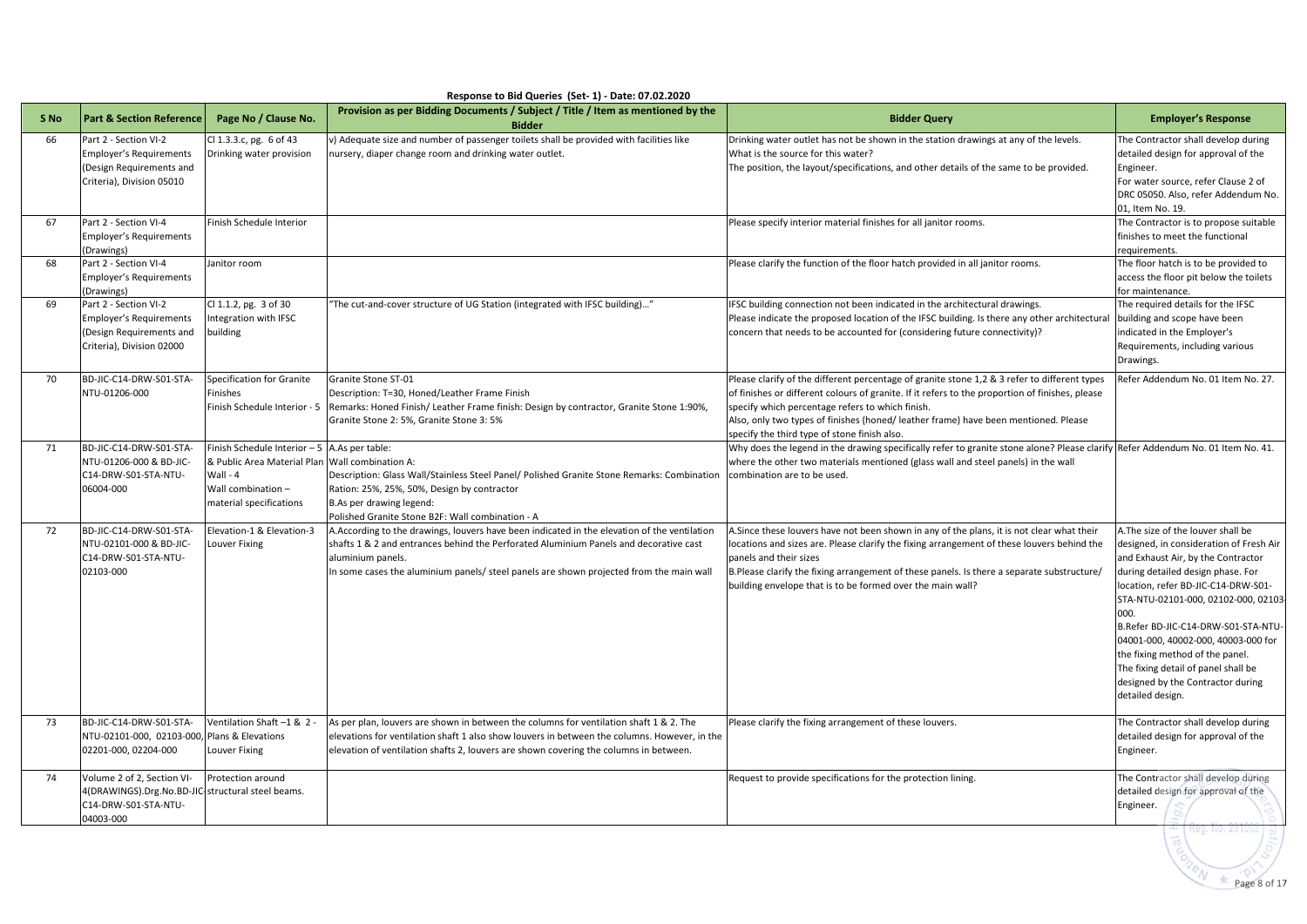|                 |                                                                                                                        |                                                                                 |               |                          |                                                                                                                                                                                                                                                                                                                                                           | Response to Bid Queries (Set- 1) - Date: 07.02.2020 |                                                                                 |                                                                                                                                                                                                                                                                                                                                                        |                                                                                                                                                                                                                                                                                                                                                                                                                               |
|-----------------|------------------------------------------------------------------------------------------------------------------------|---------------------------------------------------------------------------------|---------------|--------------------------|-----------------------------------------------------------------------------------------------------------------------------------------------------------------------------------------------------------------------------------------------------------------------------------------------------------------------------------------------------------|-----------------------------------------------------|---------------------------------------------------------------------------------|--------------------------------------------------------------------------------------------------------------------------------------------------------------------------------------------------------------------------------------------------------------------------------------------------------------------------------------------------------|-------------------------------------------------------------------------------------------------------------------------------------------------------------------------------------------------------------------------------------------------------------------------------------------------------------------------------------------------------------------------------------------------------------------------------|
| S <sub>No</sub> | <b>Part &amp; Section Reference</b>                                                                                    | Page No / Clause No.                                                            |               |                          |                                                                                                                                                                                                                                                                                                                                                           | <b>Bidder</b>                                       | Provision as per Bidding Documents / Subject / Title / Item as mentioned by the | <b>Bidder Query</b>                                                                                                                                                                                                                                                                                                                                    | <b>Employer's Response</b>                                                                                                                                                                                                                                                                                                                                                                                                    |
| 75              | Volume 2 of 2, Section VI-<br>4(DRAWINGS).                                                                             | Civil and Structural<br>drawings for Station, cut &<br>cover Tunnel and Shaft-1 |               |                          |                                                                                                                                                                                                                                                                                                                                                           |                                                     |                                                                                 | Kindly provide the reinforcement details for the following:-<br>1. lift pit<br>2. escalator pits<br>3. Stairwell<br>4. Lift shafts<br>5. shear walls marked WB1,WG4,WG8B,WT5,WT5A2,WT5C,WT10,WT13A1,WT13AA1<br>6. Mechanical Traversing Device (MTD) Foundation.                                                                                       | Lift pit, escalator pit, stairwell, lift<br>shafts, MTD foundation details shall<br>depend upon the equipment<br>manufacturer and shall therefore be<br>finalized during detailed design and<br>construction stage by the Contractor.<br>For shear walls (excluding WT10,<br>WT13A1 and WT13AA1), refer<br>Addendum No. 01, Item No. 41.<br>Details of WT10, WT13A1 and<br>WT13AA1 shall be provided in the next<br>Addendum. |
| 76              | Volume 1 of 2 Section VI-1                                                                                             | 05010 - Cl 1.3.1<br>Basic design                                                |               |                          | Detailed Design of steel structure and deck shall be done by the Contractor.                                                                                                                                                                                                                                                                              |                                                     |                                                                                 | Request to provide Employer Requirements and specifications for Entry/Exit Structure<br>Roof level Deck.                                                                                                                                                                                                                                               | Refer architectural drawings and DRC<br>and TS 05010.                                                                                                                                                                                                                                                                                                                                                                         |
| 77              | Volume 2 of 2, Section VI-<br>4(DRAWINGS).Drg.No. SD-<br>JIC-C14-DRW-S01-CCT-NTU-<br>30080001                          | Shaft-1<br>RC Detail at Section Xsf5                                            | <b>NA</b>     |                          |                                                                                                                                                                                                                                                                                                                                                           |                                                     |                                                                                 | We understand that RC detail given at section Xsf5 is applicable for grids Xsf2 to Xsf4 also.<br>Request to confirm.                                                                                                                                                                                                                                   | The RC detail given at section Xsf5 is<br>applicable for grids Xsf2 to Xsf4.                                                                                                                                                                                                                                                                                                                                                  |
| 78              | Volume 2 of 2, Section VI-2.<br><b>Employer's Requirements</b><br>(Design Requirements and<br>Criteria) - P/No. 6 of 7 | $1.3.3$ (d)                                                                     | Design Life:- | S. No.<br>$\overline{2}$ | The Contractor is expected to submit a report demonstrating the approach in design,<br>Construction and selection of materials to achieve the Design Life as specified.<br>Item<br>UG Station, Cut & Cover Tunnel and<br>Shaft-1<br>Steel Structures                                                                                                      | <b>Design Life (Years)</b><br>100<br>60             |                                                                                 | Design of UG Station, Cut & cover Tunnel and Shaft-1 (main structures) are provided by<br>the Employer. Hence, the applicability "demonstrating the approach in design" in the<br>clause shall be excluded for Employer design.                                                                                                                        | The Contractor shall demonstrate the<br>approach in Contractor's design,<br>construction and selection of materials<br>to achieve the Design Life as specified.                                                                                                                                                                                                                                                               |
| 79              | Volume 2 of 2, Section VI-<br>4(DRAWINGS).Drg. No. SD-<br>MTC-D01-TDS-S01-CCT-NTU-<br>20240-000                        | RC details: future knock out<br>and cut out panels                              |               |                          |                                                                                                                                                                                                                                                                                                                                                           |                                                     |                                                                                 | The section 1-1 taken from section 2-2 is not matching with the RC details of section 1-1.                                                                                                                                                                                                                                                             | Refer Addendum No. 01, Item No. 41.                                                                                                                                                                                                                                                                                                                                                                                           |
| 80              | Volume 2 of 2, Section VI-<br>4(DRAWINGS).Drg. No. SD-<br>MTC-D01-TDS-S01-CCT-NTU-<br>20046-001 to 20051-001           | West Entry/Exit<br>(Entrance 1)                                                 | <b>NA</b>     |                          |                                                                                                                                                                                                                                                                                                                                                           |                                                     |                                                                                 | Civil and Structural drawing shows RCC Structure where as in Architectural drawing (BD-JIC West Entry/Exit structure is RCC<br>C14-DRW-S01-STA-NTU-07001-000 & 07002-000) Steel structure is shown in the same<br>location. Please clarify the arrangement to be followed.<br>If both to be followed, then provide integrated arrangement for Clarity. | structure.<br>Also, refer Addendum No. 01, Item No.<br>41.                                                                                                                                                                                                                                                                                                                                                                    |
| 81              | Volume 1 of 2, Section VI-1,<br>Division 05010, P/No.2 of<br>36.                                                       | 1.4.1                                                                           |               |                          | Basic Design shall be considered as conceptual as applicable, that specifies the basic<br>understanding of the Employer in terms of intention, concept, aesthetics (including the<br>structural form) for the Contractor to undertake the Technical Design.<br>b) East Entry/Exit Structure;<br>c) Steel structure and deck of West Entry/Exit structure; |                                                     |                                                                                 | Drawings for Entry/Exit structure are provided with similar arrangement of structural steel Refer Addendum No. 01, Item No. 41.<br>and Roof (Drg. No.BD-JIC-C14-DRW-S01-STA-NTU-07001-000 to 07004-000) for both East<br>and West sides. However, the brief given Clause 1.4.1 (b) and (c) are different. Request to<br>Clarify.                       |                                                                                                                                                                                                                                                                                                                                                                                                                               |

 $\left(\frac{5}{\pm}\right)$  Reg. No. 291002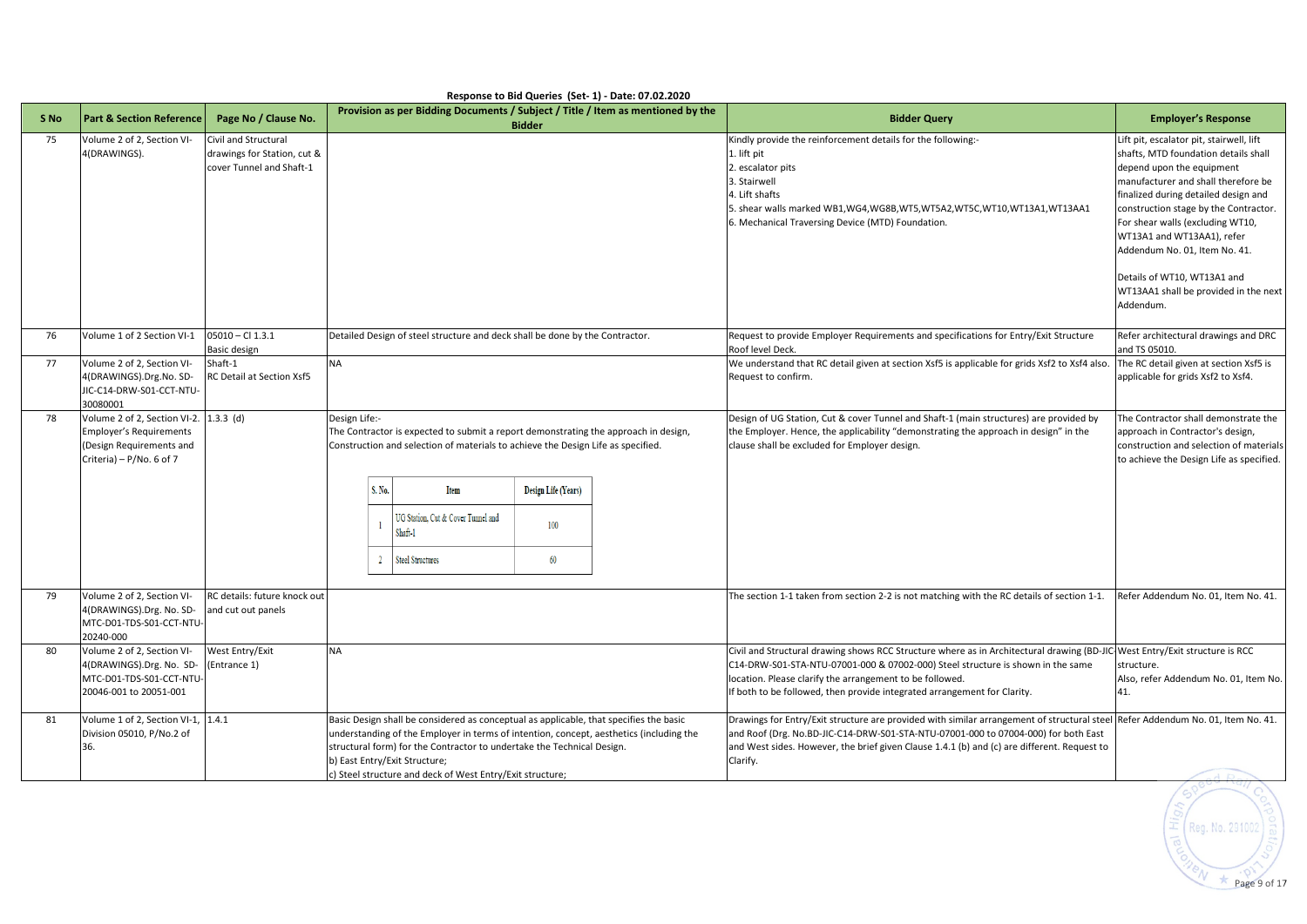| Response to Bid Queries (Set- 1) - Date: 07.02.2020 |                                                                        |                                                    |                                                                                 |                                                                                                                |                                                                                  |  |  |  |  |
|-----------------------------------------------------|------------------------------------------------------------------------|----------------------------------------------------|---------------------------------------------------------------------------------|----------------------------------------------------------------------------------------------------------------|----------------------------------------------------------------------------------|--|--|--|--|
| S <sub>No</sub>                                     | <b>Part &amp; Section Reference</b>                                    | Page No / Clause No.                               | Provision as per Bidding Documents / Subject / Title / Item as mentioned by the | <b>Bidder Query</b>                                                                                            | <b>Employer's Response</b>                                                       |  |  |  |  |
|                                                     |                                                                        |                                                    | <b>Bidder</b>                                                                   |                                                                                                                |                                                                                  |  |  |  |  |
| 82                                                  | Volume 2 of 2, Section VI-                                             | Civil and Structural<br>drawings for Station and   |                                                                                 | Mismatch Observed in the drawings. Please confirm the thickness to be followed.                                | Thickness of PCC shall be 150 mm.<br>Also, refer Addendum No. 01, Item No.       |  |  |  |  |
|                                                     | 4(DRAWINGS).Drg.No.SD-<br>MTC-D01-TDS-S01-CCT-NTU- cut & cover Tunnel. |                                                    |                                                                                 |                                                                                                                |                                                                                  |  |  |  |  |
|                                                     | 20152-001 & SD-MTC-D01-                                                |                                                    |                                                                                 | Drg.No.SD-MTC-                                                                                                 | 41.                                                                              |  |  |  |  |
|                                                     | TDS-S01-CCT-NTU-20080-                                                 |                                                    |                                                                                 | D01-TDS-S01-<br>Drg.No.SD-MTC-<br>D01-TDS-S01-CCT-<br>CCT-                                                     |                                                                                  |  |  |  |  |
|                                                     | 001                                                                    |                                                    |                                                                                 | NTU-20152-001<br>NTU-20080-001                                                                                 |                                                                                  |  |  |  |  |
|                                                     |                                                                        |                                                    |                                                                                 | PCC                                                                                                            |                                                                                  |  |  |  |  |
|                                                     |                                                                        |                                                    |                                                                                 | (M20)<br>75 THK<br>150 THK                                                                                     |                                                                                  |  |  |  |  |
| 83                                                  | Volume 2 of 2, Section VI-                                             | <b>Standard Beam</b>                               |                                                                                 | Request to provide standard detail for Beam with one end on Wall and other end                                 | Type - 2 detailing shall be followed for                                         |  |  |  |  |
|                                                     | 4(DRAWINGS).Drg.No.SD-                                                 | <b>Reinforcement Details</b>                       |                                                                                 | continuous over the column.                                                                                    | beam resting on wall at one end and                                              |  |  |  |  |
|                                                     | MTC-D01-TDS-S01-CCT-NTU-                                               |                                                    |                                                                                 |                                                                                                                | continous over the column at other                                               |  |  |  |  |
|                                                     | 20151-000                                                              |                                                    |                                                                                 |                                                                                                                | end. The embedment length inside                                                 |  |  |  |  |
|                                                     |                                                                        |                                                    |                                                                                 |                                                                                                                | wall will remain the same as                                                     |  |  |  |  |
|                                                     |                                                                        |                                                    |                                                                                 |                                                                                                                | mentioned in Dwg. No. SD-MTC-D01-                                                |  |  |  |  |
|                                                     |                                                                        |                                                    |                                                                                 |                                                                                                                | TDS-S01-CCT-NTU-20151-000                                                        |  |  |  |  |
|                                                     |                                                                        |                                                    |                                                                                 |                                                                                                                |                                                                                  |  |  |  |  |
| 84                                                  | Volume 2 of 2, Section VI-<br>4(DRAWINGS).Drg.No.SD-                   | Civil and Structural<br>drawings for Station and   |                                                                                 | Mismatch Observed in the drawings. Please confirm the thickness to be followed.                                | Top slab of water tank shall be 300mm<br>thick. There is no connectivity of tank |  |  |  |  |
|                                                     | MTC-D01-TDS-S01-CCT-NTU- cut & cover Tunnel.                           |                                                    |                                                                                 | Drg.No.SD-MTC-<br>Drg.No.SD-MTC-                                                                               | base slab with B1-Level slab.                                                    |  |  |  |  |
|                                                     | 20095-001 & SD-MTC-D01-                                                | <b>GENERAL ARRANGEMENT -</b>                       |                                                                                 | D01-TDS-S01-CCT-<br>D01-TDS-S01-CCT-                                                                           | Also, refer Addendum No. 01 Item No.                                             |  |  |  |  |
|                                                     | TDS-S01-CCT-NTU-20238-                                                 | <b>SECTIONS - TANKS AT B1</b>                      |                                                                                 | NTU-20095-001<br>NTU-20238-000                                                                                 | 41.                                                                              |  |  |  |  |
|                                                     | 000                                                                    | LEVEL                                              |                                                                                 | Slab                                                                                                           |                                                                                  |  |  |  |  |
|                                                     |                                                                        |                                                    |                                                                                 | Thk.<br>300<br>200                                                                                             |                                                                                  |  |  |  |  |
|                                                     |                                                                        |                                                    |                                                                                 |                                                                                                                |                                                                                  |  |  |  |  |
|                                                     |                                                                        |                                                    |                                                                                 | Kindly provide base slab thickness, its connectivity details with B1-Level slab and its                        |                                                                                  |  |  |  |  |
|                                                     | Volume 2 of 2 Section VI-4                                             |                                                    |                                                                                 | Reinforcement details.                                                                                         |                                                                                  |  |  |  |  |
| 85                                                  | SD-MTC-D01-TDS-S01-CCT-                                                | General Arrangement & RC<br>details B1 level beams |                                                                                 | The reinforcement details of the following beams are not available in the Beam Schedule<br>at B1 and B2 level. | Refer Addendum No. 01 Item No. 41.                                               |  |  |  |  |
|                                                     | NTU-200031-002 & SD-MTC-General Arrangement & RC                       |                                                    |                                                                                 | 8322,325,326,337,338,327,339,329,330,331,328,334,323,335,324,336,605,606,607,608,61                            |                                                                                  |  |  |  |  |
|                                                     | D01-TDS-S01-CCT-NTU-                                                   | details B2 level beams                             |                                                                                 | 0,612,613,614.                                                                                                 |                                                                                  |  |  |  |  |
|                                                     | 200031-000                                                             |                                                    |                                                                                 | B-32, 285, 270, 640, 701, 718                                                                                  |                                                                                  |  |  |  |  |
|                                                     | Volume 2 of 2                                                          |                                                    |                                                                                 | Kindly provide the same.                                                                                       |                                                                                  |  |  |  |  |
|                                                     | Section VI-4                                                           |                                                    |                                                                                 |                                                                                                                |                                                                                  |  |  |  |  |
|                                                     | SD-MTC-D01-TDS-S01-CCT-                                                |                                                    |                                                                                 |                                                                                                                |                                                                                  |  |  |  |  |
|                                                     | NTU-200024-002 & SD-MTC-                                               |                                                    |                                                                                 |                                                                                                                |                                                                                  |  |  |  |  |
|                                                     | D01-TDS-S01-CCT-NTU-                                                   |                                                    |                                                                                 |                                                                                                                |                                                                                  |  |  |  |  |
|                                                     | 20208-000                                                              |                                                    |                                                                                 |                                                                                                                |                                                                                  |  |  |  |  |

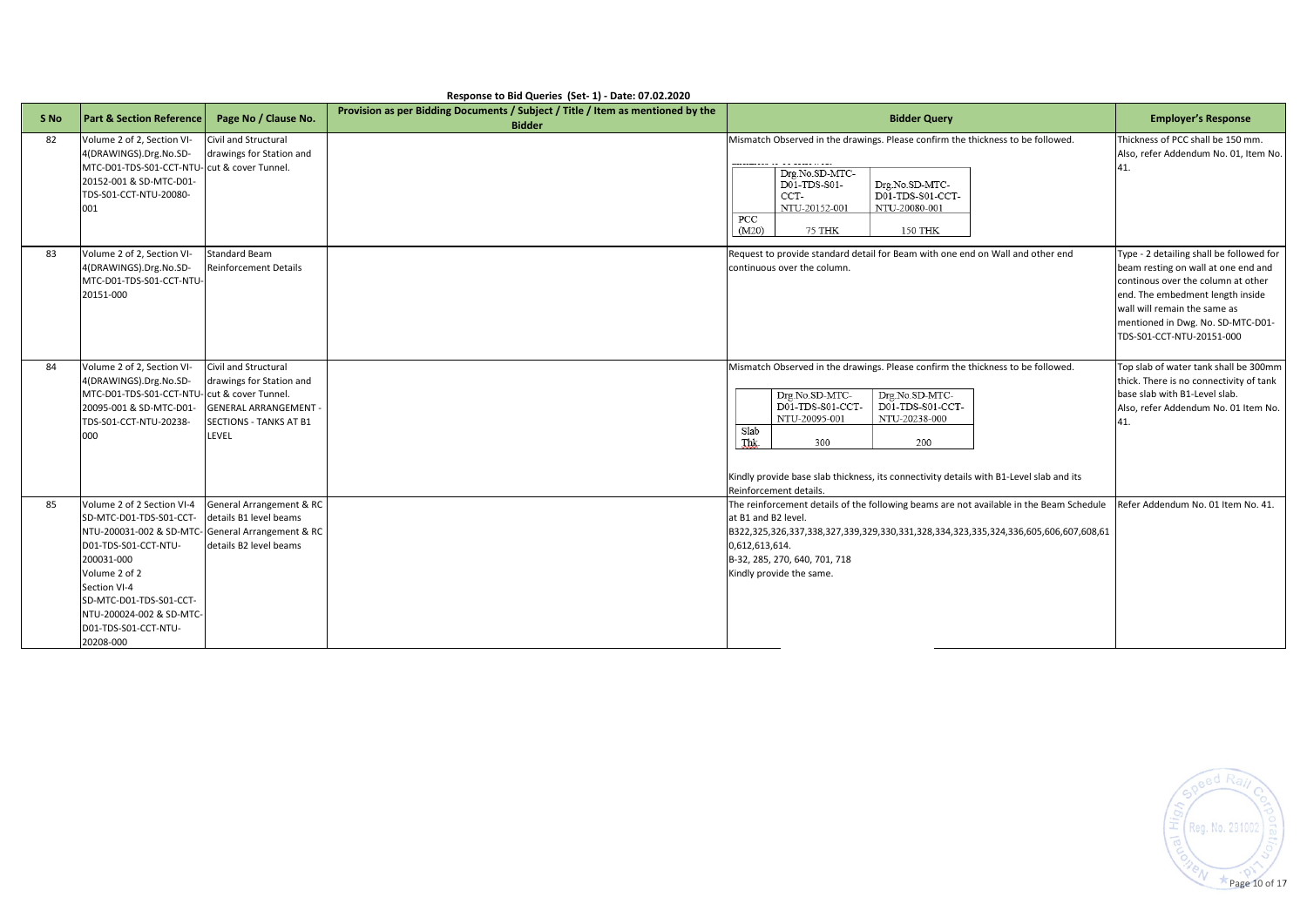| S <sub>No</sub> | <b>Part &amp; Section Reference</b>                                                                                                  | Page No / Clause No.                                                                                                        | Provision as per Bidding Documents / Subject / Title / Item as mentioned by the                                                                                                                                    | <b>Bidder Query</b>                                                                                                                                                                                                                                                                                                                                                                                                                    | <b>Employer's Response</b>                                           |
|-----------------|--------------------------------------------------------------------------------------------------------------------------------------|-----------------------------------------------------------------------------------------------------------------------------|--------------------------------------------------------------------------------------------------------------------------------------------------------------------------------------------------------------------|----------------------------------------------------------------------------------------------------------------------------------------------------------------------------------------------------------------------------------------------------------------------------------------------------------------------------------------------------------------------------------------------------------------------------------------|----------------------------------------------------------------------|
| 86              | Volume 2 of 2<br>Section VI-4<br>SD-MTC-D01-TDS-S01-CCT-<br>NTU-200031-002 & SD-MTC-<br>D01-TDS-S01-CCT-NTU-<br>200031-000           | details B1 level beams                                                                                                      | <b>Bidder</b><br>General Arrangement & RC B- 633,634,255,110,258,775,54,153,50                                                                                                                                     | Mismatch observed between the<br>GA drawings and Reinforcement<br>drawings as below. Request to<br>clarify the same.<br>Reinft.<br><b>GA drawings</b><br>drawings<br><b>Beam</b><br>numbers (mm) (mm) (mm) (mm<br>1000 2000 600<br>1500<br>633,634<br>1000 2000<br>600<br>1500<br>1500 2000 3850 2000<br>2000 2000 3000 2000<br>258<br>3850 2000 1500 2000<br>2000 2000 1500 2000<br>3000 2000 2000 2000<br>153<br>1000 2000 2000 2000 | Refer Addendum No. 01 Item No. 41.                                   |
| 87              | Drawing number: SD-JIC-C14 RC DETAIL AT SECTION Xsf5<br>DRW-S01-CCT-NTU-<br>30090001                                                 | (2/7)<br>Wall and slab<br>reinforcement                                                                                     |                                                                                                                                                                                                                    | RC details of left wall, right wall, Top slab and B1 to B4 slab have given. Kindly mention<br>where the section is taken.                                                                                                                                                                                                                                                                                                              | Refer Addendum No. 01 Item No. 41.                                   |
| 88              | VOLUME 2 of 2 Section VI-2 3.3.1 & 3.3.4<br><b>Employer's Requirements</b><br>(Design Requirements and<br>Criteria) page no 16 of 30 | Ground Analysis,<br>Instrumentation &<br>Monitoring (I&M) and<br>Protection of Existing<br><b>Building Structures (EBS)</b> | Movement and distortion shall be Limited such that no Individual EBS shall suffer damage<br>greater than "slight" as defined in the "Damage classification " in Table 1.<br>Ground movement shall not exceed 10 mm | By considering Metro projects, the damage category "slight" seems to be more stringent.<br>Hence, it shall be allowed up to "Moderate" Category.<br>We understand that this limit is applicable only at the location of EBS. Please confirm.                                                                                                                                                                                           | The Condition(s) of the Bidding<br>Documents shall remain unaltered. |

## **Response to Bid Queries (Set- 1) - Date: 07.02.2020**

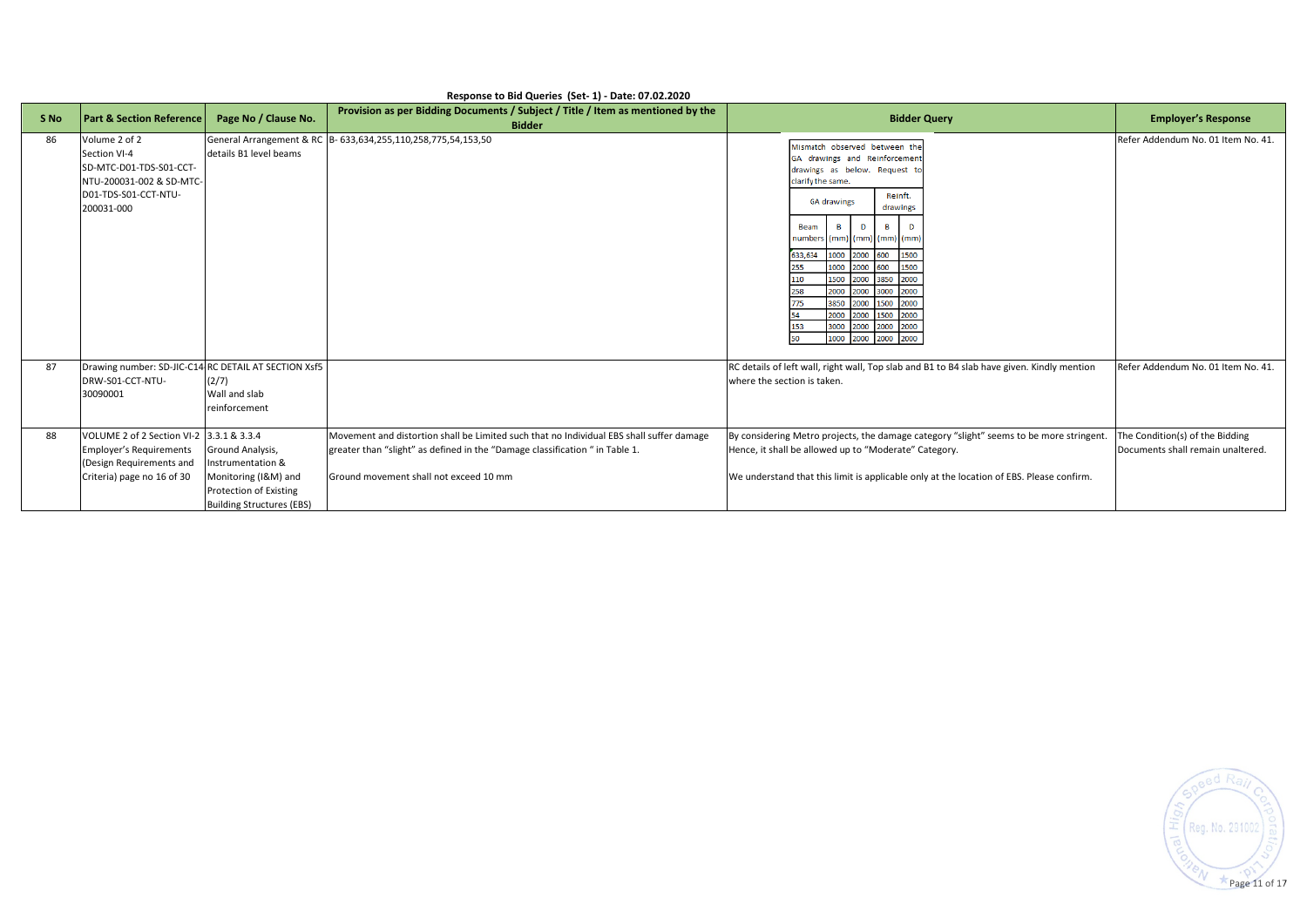| S <sub>No</sub> | <b>Part &amp; Section Reference</b>                                                                                                                                                                                                                                                                                                                                                                                                                                                                                                        | Page No / Clause No.                                                                                                                                                                                               | Provision as per Bidding Documents / Subject / Title / Item as mentioned by the<br><b>Bidder</b>                                                                                                                                                                                                                                                                                                                                                                                                                                                                                       | <b>Bidder Query</b>                                                                                                                                                                                                                                                                                                                                                                                                                                                                                                                                                          | <b>Employer's Response</b>                                           |  |  |
|-----------------|--------------------------------------------------------------------------------------------------------------------------------------------------------------------------------------------------------------------------------------------------------------------------------------------------------------------------------------------------------------------------------------------------------------------------------------------------------------------------------------------------------------------------------------------|--------------------------------------------------------------------------------------------------------------------------------------------------------------------------------------------------------------------|----------------------------------------------------------------------------------------------------------------------------------------------------------------------------------------------------------------------------------------------------------------------------------------------------------------------------------------------------------------------------------------------------------------------------------------------------------------------------------------------------------------------------------------------------------------------------------------|------------------------------------------------------------------------------------------------------------------------------------------------------------------------------------------------------------------------------------------------------------------------------------------------------------------------------------------------------------------------------------------------------------------------------------------------------------------------------------------------------------------------------------------------------------------------------|----------------------------------------------------------------------|--|--|
| 89              | <b>Bidding Documents - Part 2</b><br>SectionVI-1. Employer's<br>Requirements<br>(General Specifications)<br>Division 01000 Page no: 9 of<br>10 (Volume -1 Page<br>156/632)<br><b>Bidding Documents - Part 2</b><br>SectionVI-1. Employer's<br>Requirements<br>(General Specifications)<br>Division 06000 Page no: 28<br>of 40 (Volume -1 Page<br>363/632)<br>Bidding Documents - Part 1<br>Section IV - Bidding Forms,<br>2.7 Price Schedule, Schedule<br>No. 2<br>Volume -1 Page 61/632)<br>and Schedule No. 9 (Volume<br>-1 Page 78/632) | Cl.5<br>Removal/ Relocation of<br><b>Utilities</b><br>Cl. 2.2.1<br>Utilities, Services and<br><b>Facilities</b><br><b>Chartered Utility</b><br>Item No 203<br>And<br>Item No. 1103<br>Utility investigation<br>And | All the charted and uncharted utilities will be dealt by the Contractor as described in the<br>General Specifications, Sub-Division 06060.<br>The utilities identified by the Employer and included in Section VI-5: Employer's<br>Requirements - Reference Information/ Reports are designated as Charted Utilities. The<br>Employer has the responsibility of removing /relocating /shifting /diverting these Charted<br>Utilities.<br>As per Item No 203, Utility investigations (validation of charted utilities and identification of<br>uncharted utilities) is a lump sum item. | Cl. 5 (Division 01000) describes that utility diversion is contractor's responsibility.<br>Cl. 2.2.1 (Division 06000) describes that utility diversion is employer's responsibility.<br>Please clarify all charted and uncharted utilities as listed in attachment - 3, shall be dealt<br>by the employer.<br>Uncharted utilities cannot be indentified and evaluated during the bidding stage. Request<br>the employer to remove investigation of uncharted utilities from Item no 203 (Schedule 2)<br>and include it in Item No 1103 (Schedule 9) as provisional sum item. | The Condition(s) of the Bidding<br>Documents shall remain unaltered. |  |  |
| 90              | <b>Bidding Documents - Part 2</b><br>SectionVI-1. Employer's<br>Requirements<br>(General Specifications)<br>Division 06000 Page no: 19<br>of 40 (Volume -1 Page<br>354/632)                                                                                                                                                                                                                                                                                                                                                                | <b>Unchartered Utilities</b><br>Cl. 10.2<br>Contractor's Plants                                                                                                                                                    | The land available within the ROW may be used by the Contractor for storage of materials,<br>concrete batching /mixing plants casting yards, curing yard and stacking yards subject to the<br>consent of the Engineer. The contractor shall arrange any additional areas as required by him<br>at his own discretion and cost.                                                                                                                                                                                                                                                         | The land available in ROW is not sufficient to setup site facilities as mentioned in the<br>clause.<br>Request NHSRCL to provide the open area available adjacent to the proposed work area<br>for the mentioned site facility setup.                                                                                                                                                                                                                                                                                                                                        | The Condition(s) of the Bidding<br>Documents shall remain unaltered. |  |  |
| 91              | <b>Bidding Documents - Part 2</b><br>SectionVI-2. Employer's<br>Requirements<br>Design Requirements and<br>Criteria)<br>Division 02000 Page no: 25<br>of 30 (Volume -2 Page<br>76/633)<br>SECTION VI-5 (Reference<br><b>Information Reports)</b>                                                                                                                                                                                                                                                                                           | Cl. 4.2.12 (e), (g)<br>Attachment - 5<br>ROW ortho Map                                                                                                                                                             | The temporary works design submissions shall include, but not be limited to the following:<br>Design of Temporary Works e) Temporary walls shall socket (minimum 1m or diameter in case of secant piles or<br>contiguous bored piles or thickness of D-wall) in moderate decomposed rock.<br>g) A minimum 1.0 m berm or as directed by the Engineer, shall be provided along the<br>outermost edge of the temporary wall.                                                                                                                                                              | As per attachment - 5, ROW ortho map having drawing number RI/NHSRC/HSR-<br>MA/ROW/C-1 /001 (Sheet 1 of 2, sheet 2 of 2), only 3m (approx.) width is available from<br>outer of the structure to ROW boundary.<br>As per clause Cl. 4.2.12 (e), (g) and reference drawing-01 Civil Shaft-1 (Typical Excavation<br>Section - BD-MTC-D01-TDS-S01-CCT-NTU-20012-000), also considering work space around<br>retaining system and space for barrication, Etc.<br>Please provide minimum 8m from the face of the outer wall as ROW.                                               | The Condition(s) of the Bidding<br>Documents shall remain unaltered. |  |  |



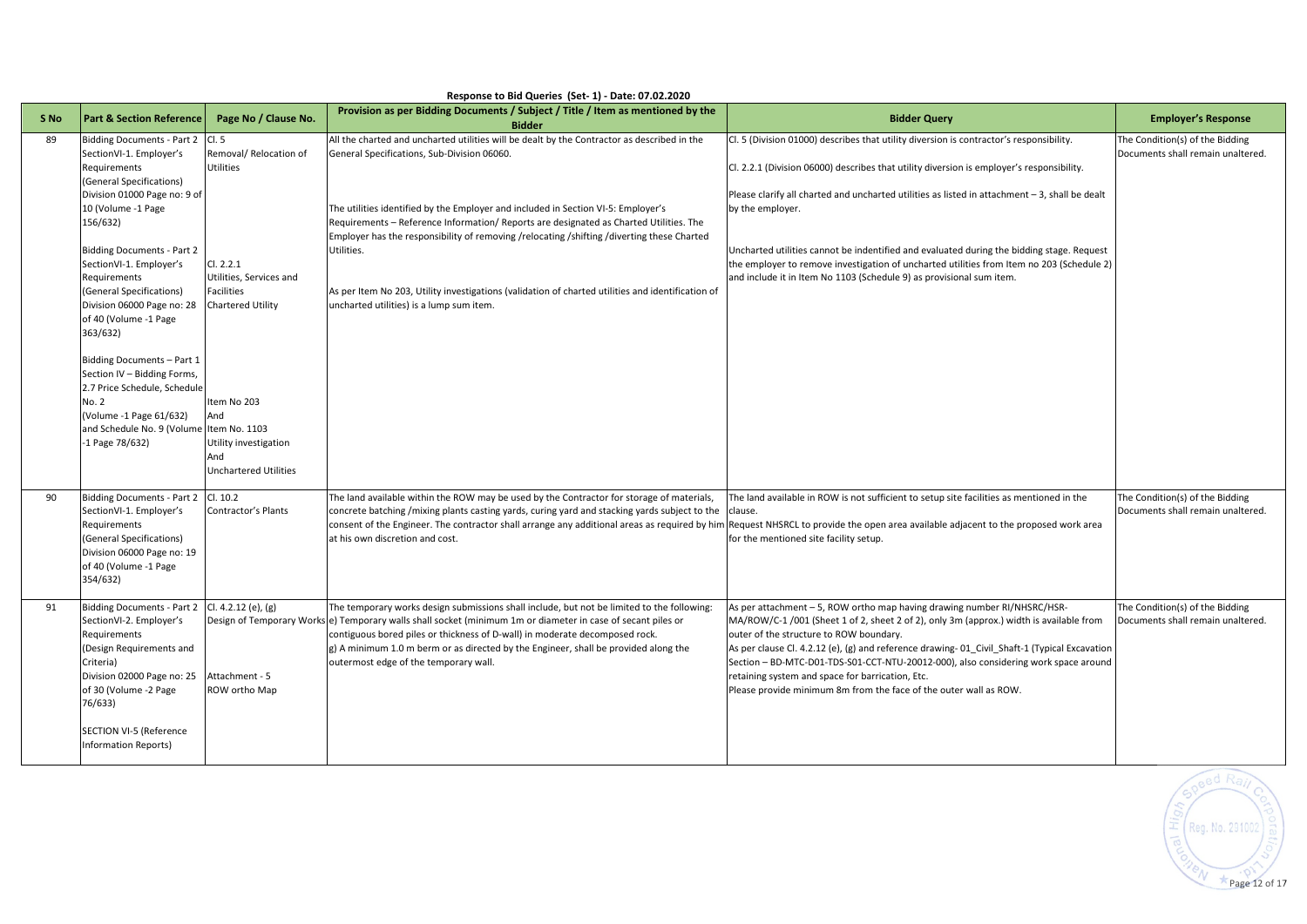| Response to Bid Queries (Set-1) - Date: 07.02.2020 |                                                                                                                                                                             |                                                                   |                                                                                                                                                                                                                                                                                                                                                                                                                                                                                                                              |                                                                                                                                                                                                                                                                                                                  |                                                                                                                                                                                                     |  |  |
|----------------------------------------------------|-----------------------------------------------------------------------------------------------------------------------------------------------------------------------------|-------------------------------------------------------------------|------------------------------------------------------------------------------------------------------------------------------------------------------------------------------------------------------------------------------------------------------------------------------------------------------------------------------------------------------------------------------------------------------------------------------------------------------------------------------------------------------------------------------|------------------------------------------------------------------------------------------------------------------------------------------------------------------------------------------------------------------------------------------------------------------------------------------------------------------|-----------------------------------------------------------------------------------------------------------------------------------------------------------------------------------------------------|--|--|
| S <sub>No</sub>                                    | <b>Part &amp; Section Reference</b>                                                                                                                                         | Page No / Clause No.                                              | Provision as per Bidding Documents / Subject / Title / Item as mentioned by the<br><b>Bidder</b>                                                                                                                                                                                                                                                                                                                                                                                                                             | <b>Bidder Query</b>                                                                                                                                                                                                                                                                                              | <b>Employer's Response</b>                                                                                                                                                                          |  |  |
| 92                                                 | <b>Bidding Documents - Part 2</b><br>SectionVI-1. Employer's<br>Requirements<br>(General Specifications)<br>Division 04000 Page no: 69<br>of 82 (Volume -1 Page<br>266/632) | <b>MS 12</b><br>Milestone Schedules                               | The following works shall be executed for Shaft-1 up to B2 Slab Level, after retrieval of TBM<br>by C-2 contractor:<br>i. Completion of all civil (structural) works.<br>ii. Completion of the provisions for T-1 contractor in accordance with the requirements<br>specified in GS 04040 Appendix 04000-1 and handing over to T-1 contractor.<br>iii. Completion of the provisions for E-1 contractor in accordance with the requirements<br>specified in GS 04040 Appendix 04000-1 and providing access to E-1 contractor. | Request NHSRCL to provide the day of availability of retrieval area to C-1 contractor to<br>complete the scope corresponding to milestone MS 12.<br>Accordingly, C-1 contractor can plan resources to complete all activity pertaining to MS<br>12.                                                              |                                                                                                                                                                                                     |  |  |
| 93                                                 | <b>SECTION VI-5(REFERENCE</b><br>NFORMATION REPORTS)                                                                                                                        | Attachment 5 - ROW Ortho Decking for Road-2<br>Map                | Road-2 will be closed for 4 months and the contractor has to provide the decking for the<br>road user pedestrian, light vehicles to cross.                                                                                                                                                                                                                                                                                                                                                                                   | Request NHSRCL to confirm, whether the decking is mandatorily to be provided by the C-1<br>contractor, or any alternate route may be identified, and traffic diversion deployed for the Also, refer Sub-Clause 7.2 of GS 06070.<br>road users.                                                                   | Refer Addendum No. 01 Item No. 40.                                                                                                                                                                  |  |  |
| 94                                                 | SECTION VI-4(DRAWINGS)                                                                                                                                                      | 04 Mechanical<br>05 Electrical<br>06 Plumbing and<br>Firefighting |                                                                                                                                                                                                                                                                                                                                                                                                                                                                                                                              | Please provide Legible PDF / AutoCAD copies of plumbing and firefighting drawings.                                                                                                                                                                                                                               | AutoCAD drawings cannot be provided<br>at this stage.<br>New folder of clear PDF files of all the<br>Drawings maybe downloaded for<br>reference by the Bidders through the<br>ink provided.         |  |  |
| 95                                                 | Vol 2 of 2, Section VI-2. ER,<br>DRC 05050, Pg.13 of 22                                                                                                                     | 2.1<br>Water Supply System                                        | Municipal water connection                                                                                                                                                                                                                                                                                                                                                                                                                                                                                                   | Please provide the coordinates of tapping location of Municipal water to estimate the<br>pipe length and pumps if any is required.                                                                                                                                                                               | Refer Sub-Clause 2.1 of Employer's<br>requirments DRC 5050 Part 2 Section<br>$VI-2.$<br>The Contractor shall develop the<br>detailed design drawings for the<br>approval of the Engineer.           |  |  |
| 96                                                 | Vol 2 of 2, Section VI-2. ER,<br>DRC 05050, Pg.16 of 22                                                                                                                     | Rainwater discharge                                               | Rainwater Drainage System - discharge of rainwater to municipal drain.                                                                                                                                                                                                                                                                                                                                                                                                                                                       | Please provide the coordinates of outfall location and invert levels of existing municipal<br>storm water drain.                                                                                                                                                                                                 | Refer Clause 4 of Employer's<br>requirments DRC 5050 Part 2 Section<br>$VI-2.$<br>The Contractor shall develop the<br>detailed design drawings for the<br>approval of the Engineer.                 |  |  |
| 97                                                 | Vol 2 of 2, Section VI-2. ER,<br>DRC 05050, Pg.17 of 22                                                                                                                     | Sewage Disposal                                                   | Collected sewage shall be transfer via transfer pumps into Municipal sewage trunk mainline.                                                                                                                                                                                                                                                                                                                                                                                                                                  | Please provide the coordinates of disposal location of Municipal sewage trunk mainline to<br>estimate the pipe length and pumps head.                                                                                                                                                                            | Refer Clause 5 of Employer's<br>requirments DRC 5050 Part 2 Section<br>$VI-2.$<br>The Contractor shall develop the<br>detailed design drawings for the<br>approval of the Engineer.                 |  |  |
| 98                                                 | Vol 2 of 2, Section VI-2. ER,<br>DRC 05050, Pg.14 of 22                                                                                                                     | 2.2<br>Domestic Water Storage<br>Tanks                            | The minimum Raw & Domestic Storage Tanks Capacities shall be 500 cum.                                                                                                                                                                                                                                                                                                                                                                                                                                                        | Bidder understands that provided 500cum storage tanks for domestic applications and<br>water supply to train, not for cooling tower make-up & landscaping. Please confirm.                                                                                                                                       | The Bidder's understanding is correct.                                                                                                                                                              |  |  |
| 99                                                 | Vol 2 of 2, Section VI-2. ER,<br>DRC 05050, Pg.19 of 22                                                                                                                     | 10<br>Water Supply System to<br>Train                             | Train filling water supply points                                                                                                                                                                                                                                                                                                                                                                                                                                                                                            | 1. Please provide the required water quantity for single train and required pressure at<br>filling point of train.<br>2.Please confirm the no. of trains to be filled for day.                                                                                                                                   | Refer to Addendum No. 01, Item No.<br>21.                                                                                                                                                           |  |  |
| 100                                                | Vol 2 of 2, Section VI-2. ER,<br>DRC 05050, Pg. 14 of 22                                                                                                                    | 2.5<br>Water Treatment Plant                                      | Water treatment plant for domestic water supply from Municipal corporation to meet the<br>required quality and distribution system                                                                                                                                                                                                                                                                                                                                                                                           | Please provide the following details to design the WTP.<br>1. Confirm any specific kind of treatment is required<br>(Adsorption/RO/Softening/ultrafiltration)<br>2. Design life of water treatment plant<br>3. Donfirm the O&M (including chemical supply for 6 months only) is in contractor's scope<br>of work | 1. Refer Sub-Clause 2.1 of Employer's<br>Requirments DRC 05050 Part 2 Section<br>$VI-2$<br>2. Contractor shall design as per best<br>industrial practices<br>3. Refer Sub Clause 1.3.2 of GS 04130. |  |  |
|                                                    |                                                                                                                                                                             |                                                                   |                                                                                                                                                                                                                                                                                                                                                                                                                                                                                                                              |                                                                                                                                                                                                                                                                                                                  | $\overline{\pm}$ (Reg. No. 291002                                                                                                                                                                   |  |  |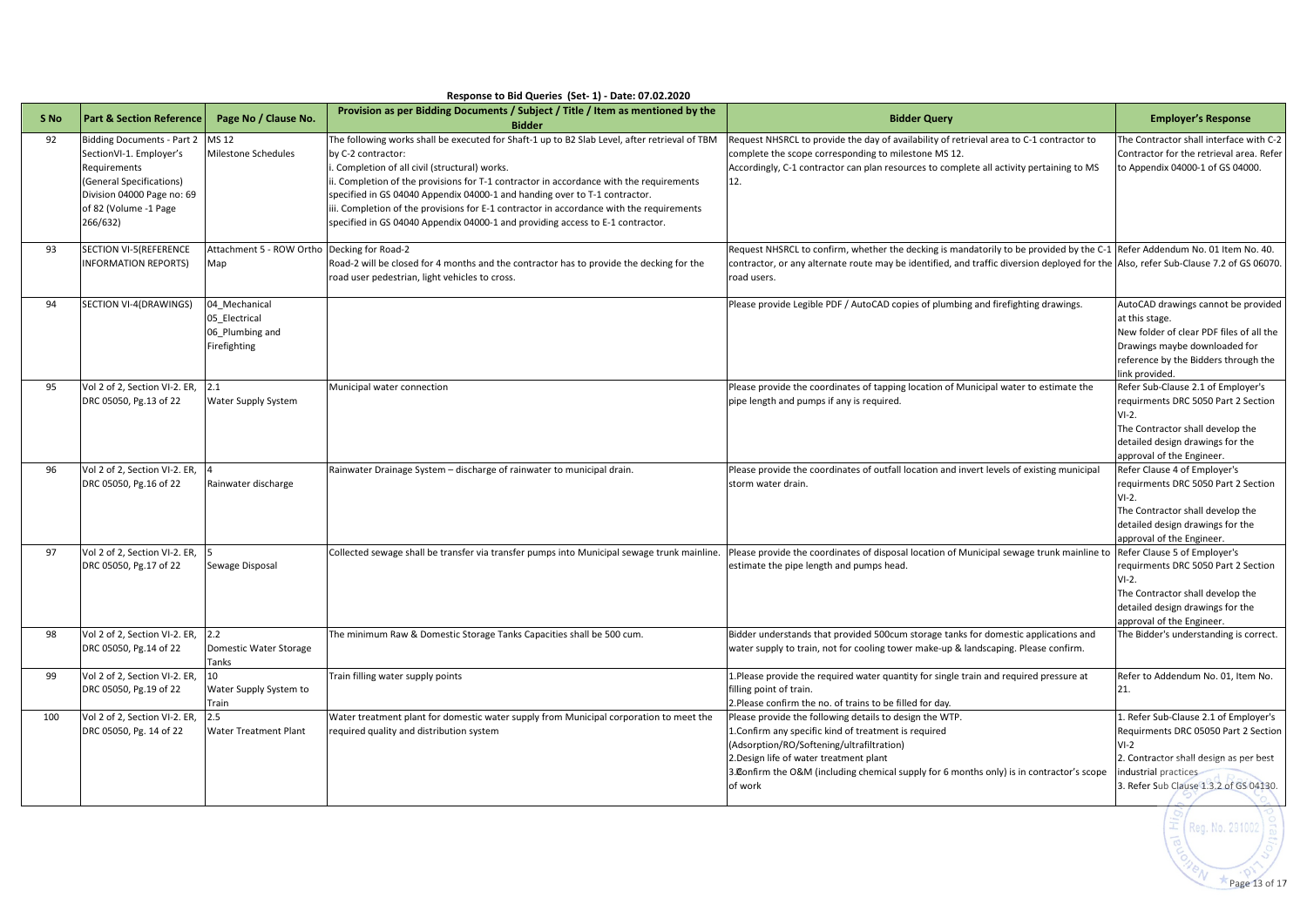|      |                                     |                                               | nesponse to bid gueries (Set-1) - bate, 07.02.2020                                                                    |                                                                                                                                    |                                                |
|------|-------------------------------------|-----------------------------------------------|-----------------------------------------------------------------------------------------------------------------------|------------------------------------------------------------------------------------------------------------------------------------|------------------------------------------------|
| S No | <b>Part &amp; Section Reference</b> | Page No / Clause No.                          | Provision as per Bidding Documents / Subject / Title / Item as mentioned by the<br><b>Bidder</b>                      | <b>Bidder Query</b>                                                                                                                | <b>Employer's Response</b>                     |
| 101  | Vol 2 of 2, Section VI-2. ER,       |                                               | Wastewater treatment plant for wastewater from the pantries, toilets (washbasins, sinks,                              | Please provide the following details to design the WWTP.                                                                           | L. Refer Clause 8 of Employer's                |
|      | DRC 05050, Pg. 17 of 22             | <b>Wastewater Treatment</b><br>Plant          | drainage from outdoor AC units, filter feedback washing and platform scrubbers, public<br>areas and commercial areas) | 1. Confirm any specific kind of treatment is required (Biological/Electrochemical)<br>2. Design life of Wastewater treatment plant | Requirments DRC 05050, Part 2,<br>Section VI-2 |
|      |                                     |                                               |                                                                                                                       | 3. Donfirm the O&M (including chemical supply for 6 months only) is in contractor's scope                                          | 2. Contractor shall design as per best         |
|      |                                     |                                               |                                                                                                                       | of work                                                                                                                            | industrial practices                           |
|      |                                     |                                               |                                                                                                                       |                                                                                                                                    | 3. Refer Sub Clause 1.3.2 of GS 04130          |
| 102  | General - Plumbing System           | Landscaping Water supply                      |                                                                                                                       | Bidder understand that water requirement & supply to landscaping is not part of this                                               | The Bidder's understanding is correct.         |
| 103  | SECTION VI-4(DRAWINGS)              | a) BD-JIC-C14-DRW-S01-                        | Pumping arrangements for low pressure water mist sprinkler and medium velocity spray                                  | contract. Please confirm<br>As per referred schematic drawing both low pressure mist sprinkler system and medium                   | Based on DRC 05050 and TS 05050 the            |
|      | 06 Plumbing and                     | STM-NTU-01400-000 -                           | system                                                                                                                | velocity spray system are being supplied by common pumps whereas in fire pump layout                                               | Contractor shall develop the detailed          |
|      | Firefighting                        | Firefighting schematic                        |                                                                                                                       | both systems have their own pumps. Please clarify.                                                                                 | design drawings. Also refer Addendum           |
|      |                                     | drawing &                                     |                                                                                                                       |                                                                                                                                    | No. 01, Item No. 41.                           |
|      |                                     | b) BD-JIC-C14-DRW-S01-                        |                                                                                                                       |                                                                                                                                    |                                                |
|      |                                     | STM-NTU-01500-000 -                           |                                                                                                                       |                                                                                                                                    |                                                |
|      |                                     | Underground water tanks<br>& fire pump layout |                                                                                                                       |                                                                                                                                    |                                                |
| 104  | SECTION VI-4(DRAWINGS)              | BD-JIC-C14-DRW-S01-STM- Diesel pump standby   |                                                                                                                       | As per referred pump room layout, bidder understands that Diesel pump standby (FDS) is                                             | Refer Sub-Clause 12.2 of DRC 05050.            |
|      | 06_Plumbing and                     | NTU-01500-000                                 |                                                                                                                       | provided for only for medium velocity spray system. Please confirm.                                                                | The Contractor shall develop the               |
|      | Firefighting                        | Underground water tanks                       |                                                                                                                       |                                                                                                                                    | detailed design drawings for the               |
|      |                                     | & fire pump layout                            |                                                                                                                       | Please clarify why there is no diesel engine pump for hydrant system.                                                              | approval of Engineer. Also refer               |
|      |                                     |                                               |                                                                                                                       |                                                                                                                                    | Addendum No. 01, Item No. 41.                  |
| 105  | SECTION VI-4(DRAWINGS)              | BD-JIC-C14-DRW-S01-STM-                       |                                                                                                                       | Bidder understands that Jockey pump is provided only for low pressure mist sprinkler                                               | The Bidder's understanding is correct.         |
|      | 06 Plumbing and<br>Firefighting     | NTU-01500-000<br>Underground water tanks      |                                                                                                                       | system. Please confirm.                                                                                                            | Also refer Addendum No. 01, Item No.<br>41.    |
|      |                                     | & fire pump layout                            |                                                                                                                       |                                                                                                                                    |                                                |
| 106  | SECTION VI-4(DRAWINGS)              | BD-JIC-C14-DRW-S01-STM-                       | Pumping arrangements for high pressure water mist gun, Low pressure water mist sprinklers                             | As per the provided pump room layout, Bidder understands the following,                                                            | Based on DRC 05050 and TS 05050 the            |
|      | 06 Plumbing and                     | NTU-01500-000                                 | and Medium velocity sprinkler systems                                                                                 | High pressure mist gun system is provided with the following                                                                       | Contractor shall develop the detailed          |
|      | Firefighting                        | Underground water tanks                       |                                                                                                                       | One no. of Electrical driven pump (Working)                                                                                        | design drawings for the approval of            |
|      |                                     | & fire pump layout                            |                                                                                                                       | One no. of Electrical driven pump (Standby)                                                                                        | the Engineer. Also refer Addendum              |
|      |                                     |                                               |                                                                                                                       | Low pressure mist sprinkler system is provided with the following<br>One no. of Electrical driven pump (Working)                   | No. 01, Item No. 41.                           |
|      |                                     |                                               |                                                                                                                       | One no. of Electrical driven pump (Standby)                                                                                        |                                                |
|      |                                     |                                               |                                                                                                                       | One no. of Electrical driven pump (Jockey)                                                                                         |                                                |
|      |                                     |                                               |                                                                                                                       | Medium velocity sprinkler system is provided with the following                                                                    |                                                |
|      |                                     |                                               |                                                                                                                       | One no. of Electrical driven pump (Working)                                                                                        |                                                |
|      |                                     |                                               |                                                                                                                       | One no. of Electrical driven pump (Standby)                                                                                        |                                                |
|      |                                     |                                               |                                                                                                                       | One no. of Diesel engine driven pump (Standby)                                                                                     |                                                |
| 107  | SECTION VI-4(DRAWINGS)              | BD-JIC-C14-DRW-S01-STM-                       | Terrace water tank for firefighting                                                                                   | Please confirm.<br>Schematic drawing shows terrace water tank for firefighting system.                                             | Based on DRC 05050 and TS 05050, the           |
|      | 06 Plumbing and                     | NTU-01400-000                                 |                                                                                                                       | 1.Please furnish the capacities of terrace water tank.                                                                             | Contractor shall develop the detailed          |
|      | Firefighting                        | Firefighting schematic                        |                                                                                                                       | Please clarify on requirements of booster pumps for terrace tanks since, firefighting                                              | design drawings for the approval of            |
|      |                                     | drawing                                       |                                                                                                                       | systems requires minimum pressure which cannot be fulfilled by the terrace tank alone.                                             | the Engineer. Also refer Addendum              |
|      |                                     |                                               |                                                                                                                       | Especially for high pressure water mist gun system required pressure is high which cannot                                          | No. 01, Item No. 41.                           |
|      |                                     |                                               |                                                                                                                       | be supplied by terrace tank.                                                                                                       |                                                |



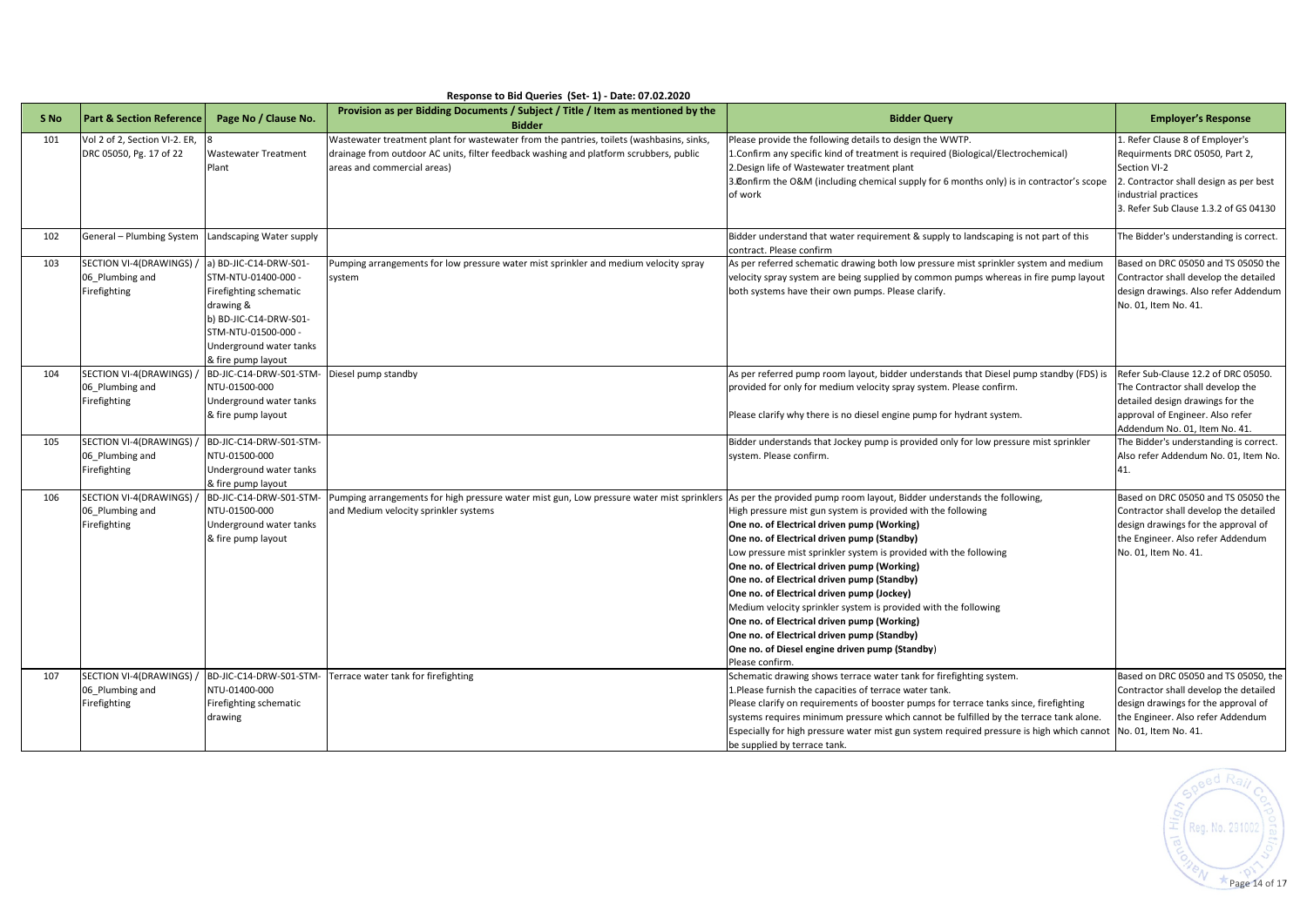|                 | Response to Bid Queries (Set-1) - Date: 07.02.2020                                                                                                                                          |                                                                                                                                                                                         |                                                                                                                              |                                                                                                                                                                                                                                                                                                                                                                                                                                                                                                                        |                                                                                                                                                                                                                                                                                                             |  |  |  |
|-----------------|---------------------------------------------------------------------------------------------------------------------------------------------------------------------------------------------|-----------------------------------------------------------------------------------------------------------------------------------------------------------------------------------------|------------------------------------------------------------------------------------------------------------------------------|------------------------------------------------------------------------------------------------------------------------------------------------------------------------------------------------------------------------------------------------------------------------------------------------------------------------------------------------------------------------------------------------------------------------------------------------------------------------------------------------------------------------|-------------------------------------------------------------------------------------------------------------------------------------------------------------------------------------------------------------------------------------------------------------------------------------------------------------|--|--|--|
| S <sub>No</sub> | <b>Part &amp; Section Reference</b>                                                                                                                                                         | Page No / Clause No.                                                                                                                                                                    | Provision as per Bidding Documents / Subject / Title / Item as mentioned by the<br><b>Bidder</b>                             | <b>Bidder Query</b>                                                                                                                                                                                                                                                                                                                                                                                                                                                                                                    | <b>Employer's Response</b>                                                                                                                                                                                                                                                                                  |  |  |  |
| 108             | SECTION VI-4(DRAWINGS)<br>06 Plumbing and<br>Firefighting                                                                                                                                   | BD-JIC-C14-DRW-S01-STM<br>NTU-01400-000<br>Firefighting schematic<br>drawing                                                                                                            | Standpipe (XS) system                                                                                                        | 1.As per referred schematic drawing, Bidder understands that standpipe system is not<br>connected to any water reservoir / pumping systems and it is assumed that system will be Contractor shall develop the detailed<br>catered by fire brigade through Siamese connection provided on the ground level. Please<br>confirm.<br>2. Please clarify the areas where the stand pipe (XS) system to be provided<br>3. Please provide the technical specifications / design requirements for the stand pipe<br>(XS) system | Based on DRC 05050 and TS 05050, the<br>design drawings for the approval of<br>the Engineer. Also refer Addendum<br>No. 01, Item No. 41.                                                                                                                                                                    |  |  |  |
| 109             | Vol 2 of 2, Section VI-2. ER,<br>DRC 05050, Pg.20 of 22                                                                                                                                     | 12<br>Fire Fighting System                                                                                                                                                              |                                                                                                                              | Please clarify the requirements of firefighting systems for tunnel and shaft-1. (The<br>referred Design Requirements and Criteria provides design requirements only for UG<br>station.)                                                                                                                                                                                                                                                                                                                                | DRC 05050 and TS 05050 are<br>applicable to Tunnel and Shaft also.<br>Refer Sub-Clause 1.1 of DRC 05050.                                                                                                                                                                                                    |  |  |  |
| 110             | a) Vol 2 of 2, Section VI-2.<br>ER, DRC 05050, Pg.22 of 22<br>b) SECTION VI-4(DRAWINGS) be stored in two<br>/03 Architectural,<br><b>Structural and Signage</b>                             | a) 12.5 Fire water tank - a)<br>Water for firefighting shall<br>interconnected<br>compartments of RCC each<br>having capacity of 125m3."<br>b) BD-JIC-C14-DRW-S01-<br>STA-NTU-02213-000 | Capacity of fire water tank (TFW-1 and 2)                                                                                    | As per referred clause no. "12.5 Fire water tank", capacity of fire water is 125m3 (Each),<br>where as in referred drawing capacity is 100m3 (Each). Please clarify.                                                                                                                                                                                                                                                                                                                                                   | The water tank capacity is 125 m <sup>3</sup><br>each.<br>Refer DRC 05050, TS 05050 and<br>Drawings. Also, refer Addendum No.<br>01, Item No. 39.                                                                                                                                                           |  |  |  |
| 111             | a) SECTION VI-4(DRAWINGS) a) BD-JIC-C14-DRW-S01-<br>/06 Plumbing and<br>Firefighting<br>b) SECTION VI-4(DRAWINGS) STA-NTU-02213-000<br>/ 03 Architectural,<br><b>Structural and Signage</b> | STM-NTU-01500-000<br>b) BD-JIC-C14-DRW-S01-<br>Underground water tanks<br>& fire pump layout                                                                                            | The location of fire water tanks (TFW-1 and 2)                                                                               | The location of fire water tanks (TFW-1 and 2) in fire pump layout (drawing. No. BD-JIC-<br>C14-DRW-S01-STM-NTU-01500-000) is not matching with architectural and structural<br>drawing. No. BD-JIC-C14-DRW-S01-STA-NTU-02213-000. Please clarify.                                                                                                                                                                                                                                                                     | Based on DRC 05050 and TS 05050 the<br>Contractor shall develop the detailed<br>design drawings.<br>Also refer Addendum No. 01, Item No.<br>41.                                                                                                                                                             |  |  |  |
| 112             | Vol 2 of 2, Section VI-2. ER,<br>DRC 05040, Pg.19 of 58                                                                                                                                     | 17.1.1.2<br>Gas suppression system                                                                                                                                                      | "Fire suppression system for electrical panels/rooms shall be provided as per requirements<br>and the latest NBC standards." | 1.Please provide the list of panels to be protected with clean agent gas fire suppression<br>system.<br>2. Please provide the list of rooms to be protected with clean agent gas fire suppression<br>system.<br>3. Kindly provide the details and specification for the clean agent gas fire suppression<br>system for panels and rooms.                                                                                                                                                                               | The reference given by the Bidder is<br>incorrect (It should be DRC 05040).<br>1. The Fire Supression System shall be<br>as per NBC - 2016 in MDB and SMDB<br>LV panels as these are the main<br>panels.<br>2. & 3. The Contractor shall develop<br>during detailed design for<br>approval of the Engineer. |  |  |  |
| 113             | Vol 2 of 2, Section VI-2. ER,<br>DRC 05030, Pg. 37 of 77                                                                                                                                    | Tunnel ventilation system                                                                                                                                                               |                                                                                                                              | Please provide the heat release rate (HRR) value of the car to be considered for the Tunnel Refer DRC 05030 Clause 5.3-'System<br>ventilation system in fire scenario.                                                                                                                                                                                                                                                                                                                                                 | Design' for considering air flow<br>velocity to be maintained in tunnel<br>under normal and fire scenario.                                                                                                                                                                                                  |  |  |  |

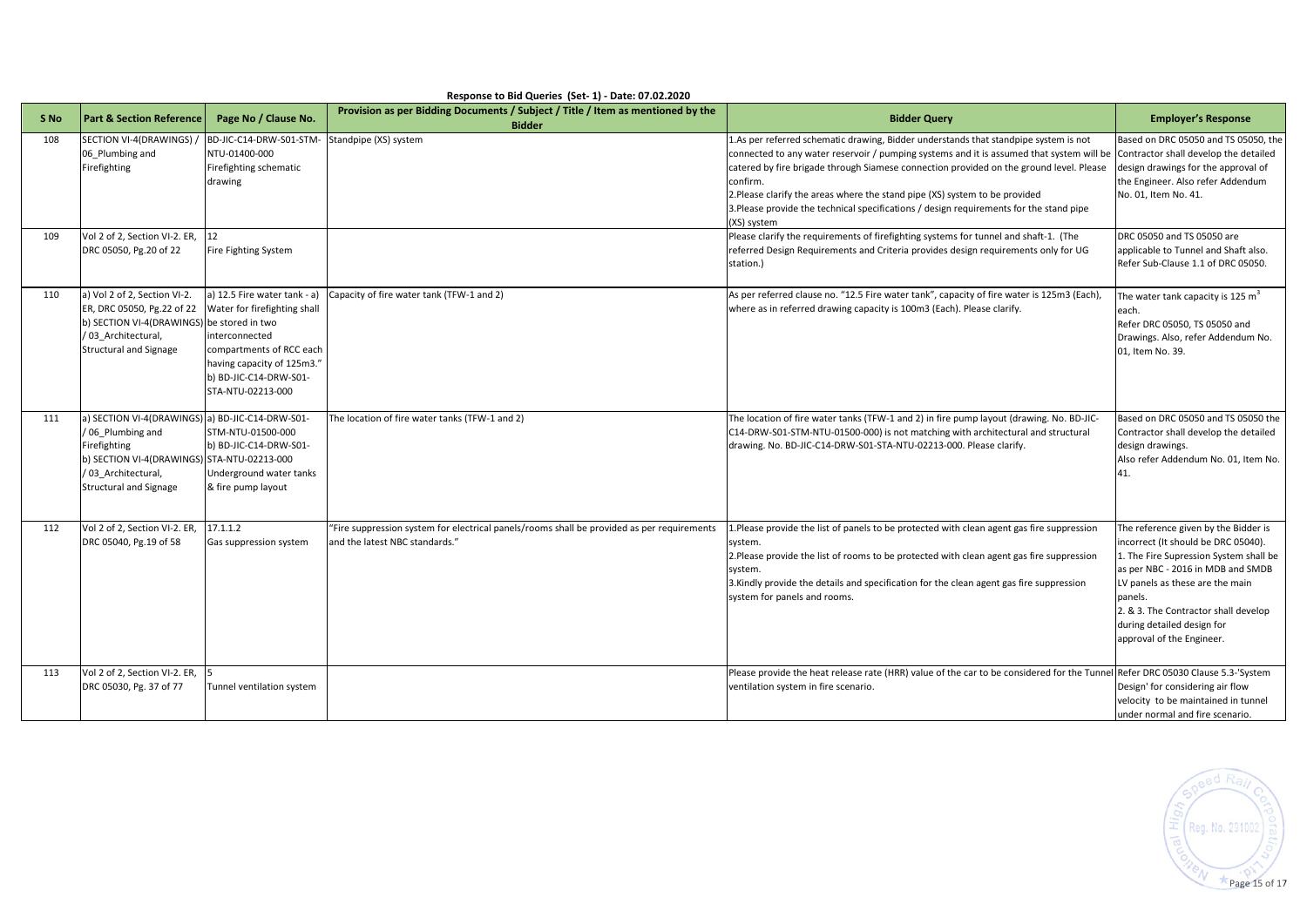|      |                                                                                                                                        |                                                                          | Response to bid Queries (Set- 1) - Date: 07.02.2020                                                                                                                                                                                                           |                                                                                                                                                                                                                                                                                                                                                                                                                                                                                                                                                                                                                                                                                   |                                                                                                                                                                                                                                              |
|------|----------------------------------------------------------------------------------------------------------------------------------------|--------------------------------------------------------------------------|---------------------------------------------------------------------------------------------------------------------------------------------------------------------------------------------------------------------------------------------------------------|-----------------------------------------------------------------------------------------------------------------------------------------------------------------------------------------------------------------------------------------------------------------------------------------------------------------------------------------------------------------------------------------------------------------------------------------------------------------------------------------------------------------------------------------------------------------------------------------------------------------------------------------------------------------------------------|----------------------------------------------------------------------------------------------------------------------------------------------------------------------------------------------------------------------------------------------|
| S No | <b>Part &amp; Section Reference</b>                                                                                                    | Page No / Clause No.                                                     | Provision as per Bidding Documents / Subject / Title / Item as mentioned by the<br><b>Bidder</b>                                                                                                                                                              | <b>Bidder Query</b>                                                                                                                                                                                                                                                                                                                                                                                                                                                                                                                                                                                                                                                               | <b>Employer's Response</b>                                                                                                                                                                                                                   |
| 114  | Section VI-2. Employer's<br>Requirements (Design<br>Requirements and Criteria).<br>page 30/77 & 33/57                                  | Clause 2.2.9, Si. No-(a), (c)<br>(e) & and 2.2.9.15<br>Air Handling Unit | The provision of standby drive motor for AHU fans and auto changeover                                                                                                                                                                                         | The bidder understands that all the AHU shall be Eurovent certified.<br>Query: As a standard, The Eurovent certified AHU shall have only active fan motor and a<br>standby motor with manual changeover based on specific requirement for AHU with<br>DIDW fan. From Vendor data, The feasibility of Auto changeover of standby motor shall<br>require a customization in fan pulley by magnetic clutch arrangements, which would lead<br>to void in Eurovent certification.<br>Since the plug fans have direct driven motor, The auto changeover of standby motor shall<br>not be feasible.<br>Kindly confirm if AHU can be provided with Plug fans with a manual standby motor. | Refer Addendum No. 01 Item No. 12,<br>13, 14 & 31.                                                                                                                                                                                           |
| 115  | Volume - 2 of 2, Section VI-<br>2, Employer's Requirement<br>(Design Requirement and<br>Criteria)<br>Division 05040<br>Page - 21 of 58 | 4.4.3<br>Fire Detection and<br>suppression system                        | Fire detection and suppression system for Low Voltage Switchboards and Panels shall be as<br>per NBC - 2016. Fire detection system shall be integrated with station fire alarm system for<br>alarm, monitoring and annunciation.                              | The bidder shall consider Fire suppression system in the MDB in electrical panel room.<br>Further SMDB and Distribution boards will not have fire suppression system. Please<br>confirm.                                                                                                                                                                                                                                                                                                                                                                                                                                                                                          | The Fire Supression System shall be as<br>per NBC - 2016 in MDB and SMDB LV<br>panels as these are the main panels.                                                                                                                          |
| 116  | Volume - 2 of 2, Section VI-<br>2, Employer's Requirement<br>(Design Requirement and<br>Criteria)<br>Division 05040<br>Page - 21 of 58 | 17.1.28.f)<br><b>Control Supply</b>                                      | Separate control bus of suitable rating made of copper shall be provided throughout the<br>panel length, and the control bus shall be accessible from the front of the panel. Control<br>voltage taping for different feeder shall be done with proper clamp. | The bidder understands that the control supply requirement is for main LT panel and<br>panels with ATS only. How-ever for SMDB's & small distribution board, control supply will<br>not be required for protection and operation. Please confirm this understanding.                                                                                                                                                                                                                                                                                                                                                                                                              | Refer to Clause 11 of Section VI-2<br>Employer's Requirements (Design<br>Requirements and Criteria) Division<br>5040.<br>Control supply scheme shall be<br>prepared during detailed design and<br>submitted for approval of the<br>Engineer. |
| 117  | Volume - 2 of 2, Section VI-<br>2, Employer's Requirement<br>Design Requirement and<br>Criteria)<br>Division 05040<br>Page - 22 of 58  | 17.1.30<br>Relays                                                        | The relays shall have in-built function with protective gears as ACB, MCCB and MCB and<br>MPCB. Relay shall be provided to ensure full protection to the system.                                                                                              | The bidder understands that inbuilt releases of ACB's, MCCB's & MCB's will be used and<br>relays for additional functions other than the inbuilt releases is only to be provided<br>separately. Please confirm.                                                                                                                                                                                                                                                                                                                                                                                                                                                                   | It is confirmed.<br>Refer Sub-Clause 17.1.30 of Section VI-<br>2. Employer's Requirements (Design<br>Requirements and Criteria) Division<br>5040.                                                                                            |
| 118  | Volume - 2 of 2, Section VI-<br>2, Employer's Requirement<br>(Design Requirement and<br>Criteria)<br>Division 05040<br>Page - 23 of 58 | 17.1.38<br><b>MCCB</b>                                                   | MCCB shall be of fixed or withdrawal type.                                                                                                                                                                                                                    | Please confirm if the MCCB feeder will be fixed or withdrawal type. Also please do confirm<br>if the MCCB's will have Adjustable/ fixed Thermal magnetic or microprocessor based<br>releases.                                                                                                                                                                                                                                                                                                                                                                                                                                                                                     | The proposal and drawings shall be<br>submitted by the Contractor during<br>detailed design for approval by the<br>Engineer.                                                                                                                 |
| 119  | Volume - 2 of 2, Section VI-<br>2, Employer's Requirement<br>(Design Requirement and<br>Criteria)<br>Division 05040<br>Page - 25 of 58 | 17.2.<br>Power Factor Correction<br>unit                                 |                                                                                                                                                                                                                                                               | The APFC section can be considered as a part of the LT panel itself instead of an individual<br>panel. Please confirm.                                                                                                                                                                                                                                                                                                                                                                                                                                                                                                                                                            | The proposal and drawings shall be<br>submitted by the Contractor during<br>detailed design for approval by the<br>Engineer.                                                                                                                 |
| 120  | Volume - 2 of 2, Section VI-<br>2, Employer's Requirement<br>(Design Requirement and<br>Criteria)<br>Division 05040<br>Page - 32 of 58 | 17.4.15<br><b>Lighting System</b>                                        | Luminaire efficacy for prosed luminaires shall be minimum 0.7                                                                                                                                                                                                 | Efficacy of LED luminaires are 70-100 lumens/watt. Please confirm the acceptance of the<br>same.                                                                                                                                                                                                                                                                                                                                                                                                                                                                                                                                                                                  | Detailed design and related<br>calculations shall be developed during<br>detailed design by the Contractor.<br>Refer to Sub-Clause 17.4 of Section VI-<br>2 Employer's Requirements (Design<br>Requirements and Criteria) Division<br>5040.  |
|      |                                                                                                                                        |                                                                          |                                                                                                                                                                                                                                                               |                                                                                                                                                                                                                                                                                                                                                                                                                                                                                                                                                                                                                                                                                   | $\equiv$ [ Reg. No. 291002                                                                                                                                                                                                                   |

## **Response to Bid Queries (Set- 1) - Date: 07.02.2020**

## Page  $16$  of 17